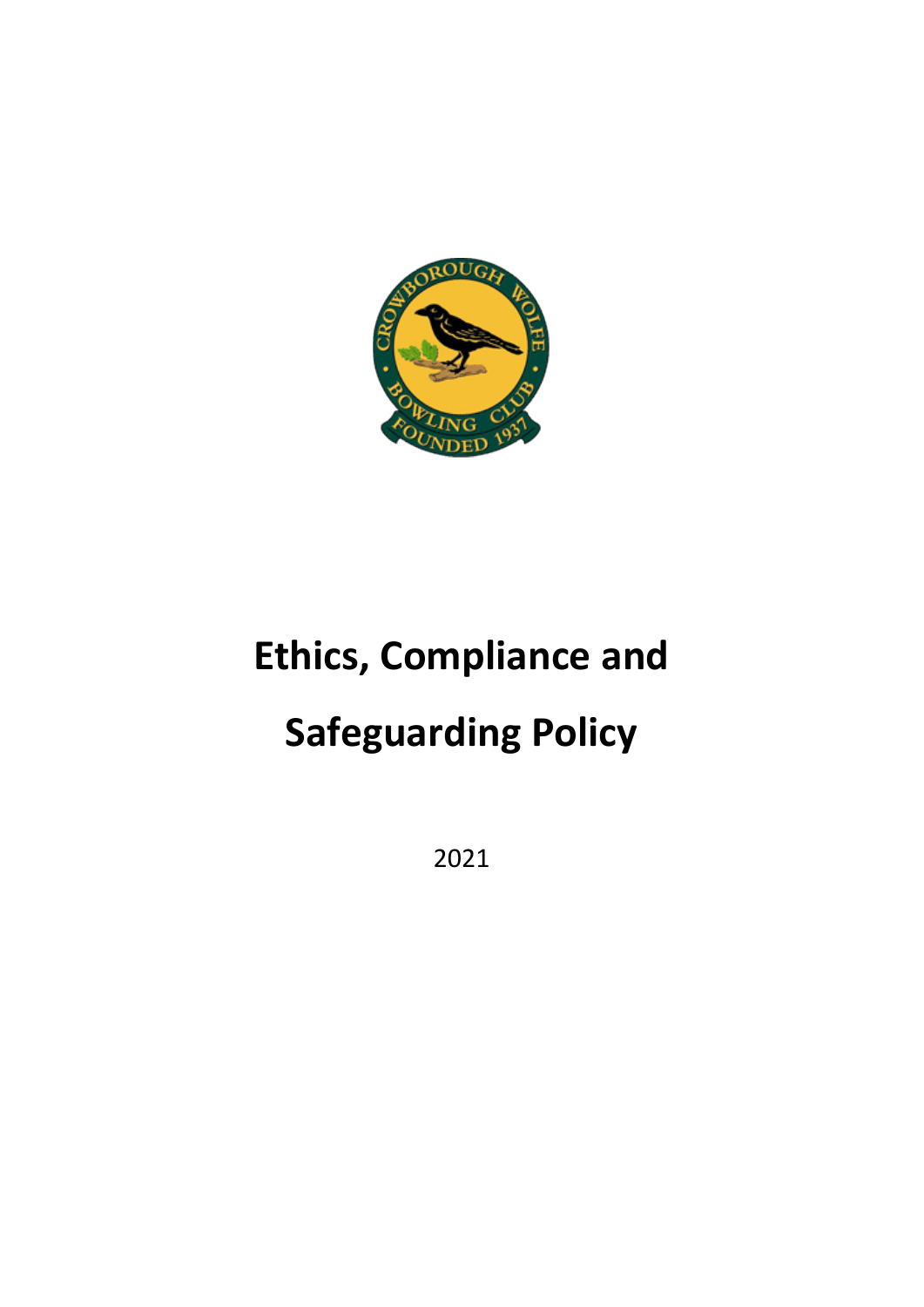

# **Key abbreviations found in this document**

\_\_\_\_\_\_\_\_\_\_\_\_\_\_\_\_\_\_\_\_\_\_\_\_\_\_\_\_\_\_\_\_\_\_\_\_\_\_\_\_\_\_\_\_\_\_\_\_\_\_\_\_\_\_\_\_\_\_\_\_\_\_\_\_\_\_\_\_\_\_\_

| <b>BDA</b>   | <b>Bowls Development Alliance</b>                          |
|--------------|------------------------------------------------------------|
| <b>BCGBA</b> | <b>British Crown Green Bowls Association</b>               |
| BE           | <b>Bowls England</b>                                       |
| <b>CMG</b>   | <b>Case Management Group</b>                               |
| <b>CPO</b>   | Welfare Officer/Child Protection Officer                   |
| CPSU         | Child Protection in Sport Unit                             |
| <b>CSC</b>   | Children's Social Care (formerly known as Social Services) |
| <b>CSP</b>   | <b>County Sports Partnership</b>                           |
| DBS          | Disclosure & Barring Service (formally known as CRB)       |
| EBF          | <b>English Bowling Federation</b>                          |
| <b>EIBA</b>  | <b>English Indoor Bowling Association Ltd</b>              |
| <b>ESMBA</b> | <b>English Short Mat Bowling Association</b>               |
| <b>LSCB</b>  | Local Safeguarding Children's Board                        |
| <b>NGB</b>   | <b>National Governing Body</b>                             |
| <b>NSPCC</b> | National Society for the Prevention of Cruelty to Children |
| SAB          | Safeguarding Adults Board                                  |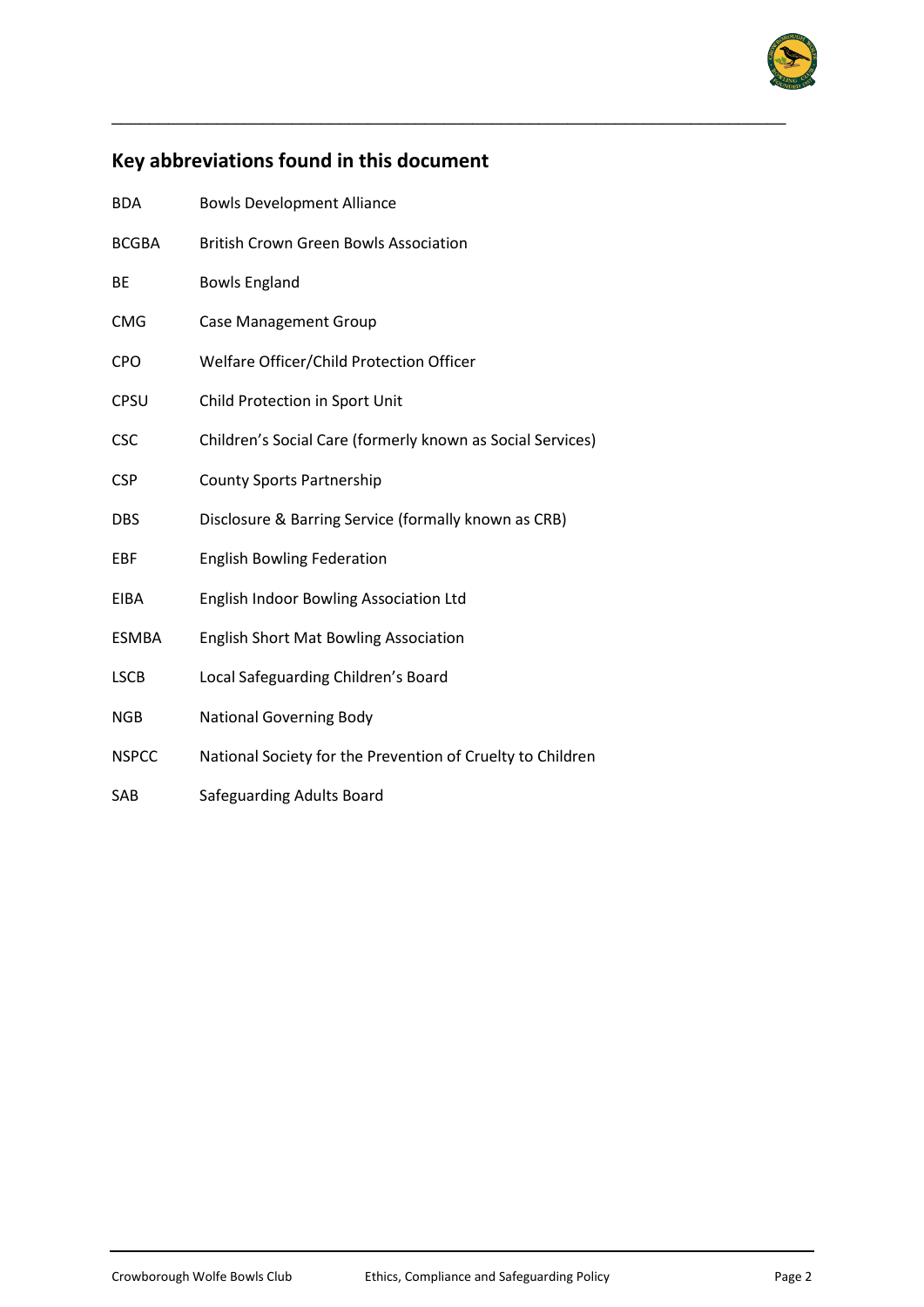

# **Safeguarding Bowls**

\_\_\_\_\_\_\_\_\_\_\_\_\_\_\_\_\_\_\_\_\_\_\_\_\_\_\_\_\_\_\_\_\_\_\_\_\_\_\_\_\_\_\_\_\_\_\_\_\_\_\_\_\_\_\_\_\_\_\_\_\_\_\_\_\_\_\_\_\_\_\_\_\_

## **Introduction**

Crowborough Wolfe Bowls Club ("CWBC" or "the club") was founded in 1937, and is proud to be a friendly, sociable and well-run club with over 100 members. We have a full programme of fixtures and internal competitions to cater for everyone from the beginner to the expert player. The club has a full season of county league matches and friendly matches against other local clubs.

The club also organises several fun activities and social events for our members and guests throughout the year. Our Green is one of the best in Sussex and is located adjacent to the Wolfe Recreation Ground, Luxford Lane, Crowborough. Our clubhouse has excellent facilities, including a bar and a newly refurbished kitchen.

CWBC recognises the work of the Bowls Development Alliance (BDA), the umbrella organisation for the development of the sport of bowls, working with all the National Governing Bodies of bowls to ensure a safe environment for young people and adults at risk to enjoy playing bowls.

All partners are committed to ensuring that support is available to all clubs to assist them with ensuring policies are in place and resources are available to ensure that safe environment. CWBC also recognises that other codes of bowls are encouraged to follow the same processes and should endorse these in their clubs.

Everyone in bowls has a part to play in safeguarding young people and adults at risk. The CWBC Ethics, Compliance and Safeguarding Policy ("ECSP" or "the policy") includes guidelines for all those involved in the sport of bowls to ensure that everyone is aware of the structures and systems in place to make bowls an enjoyable and safe experience, and to respond to any concerns that may emerge.

**The Children Acts 1989 and 2004** and **Working Together to Safeguard Children** (DOH 2015) highlight the shared responsibility of organisations to promote children's wellbeing and safeguard them from harm. This includes the entire bowls structure from clubs to National Governing Bodies.

The Government guidance **'No Secrets'**, published in 2000, sets out a code of practice for the protection of adults at risk and then The **Care Act (2014),** came into force in April 2015, which sets out for the first time a legal framework for safeguarding adults.

- The Protection of Freedoms Act 2012
- Domestic Violence, Crime and Victims (Amendment) Act 2012
- The Equality Act 2010
- The Safeguarding Vulnerable Groups Act 2006
- Mental Capacity Act 2005
- Sexual Offences Act 2003
- The Human Rights Act 1998
- The Data Protection Act 1994 and 1998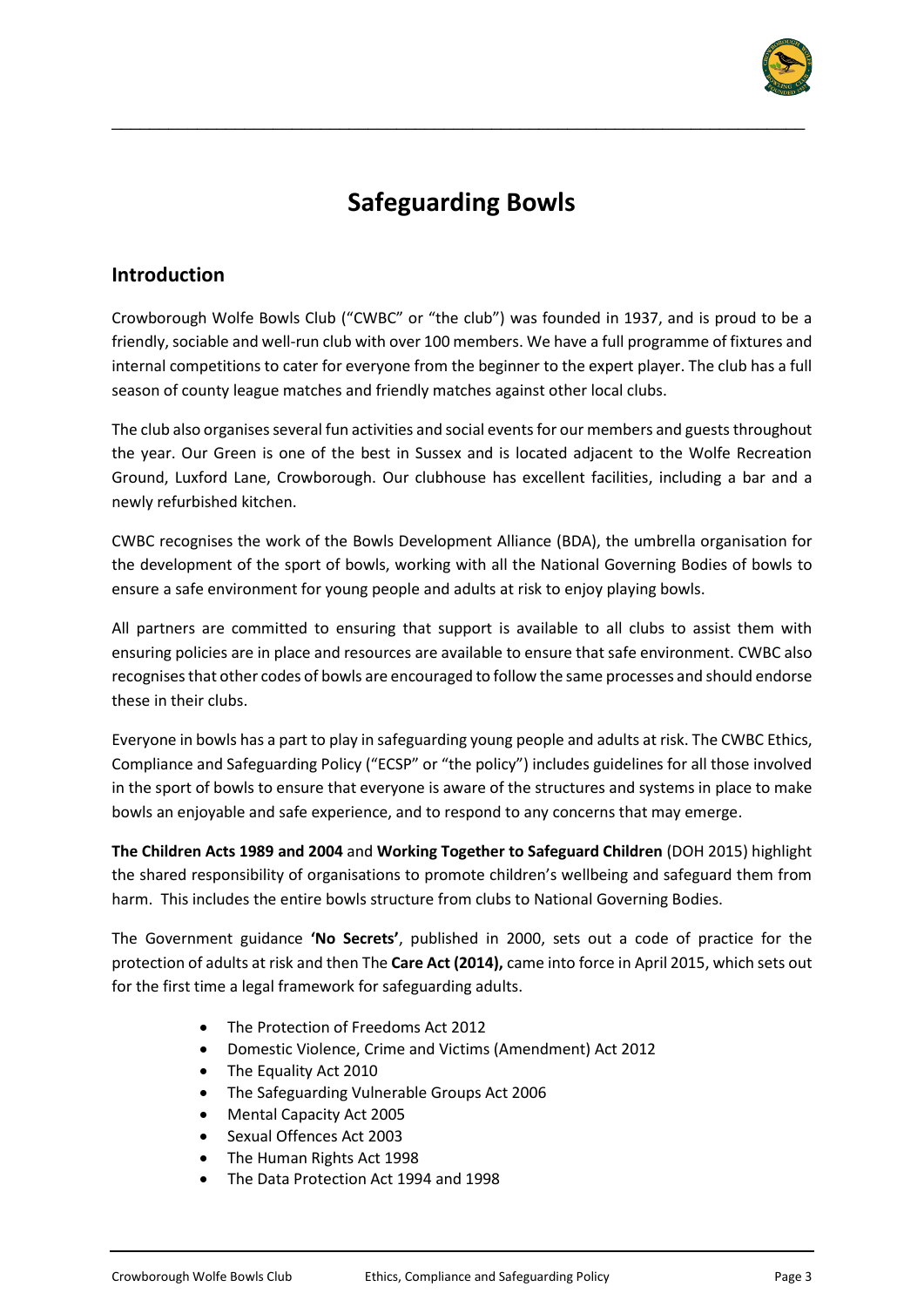

It is not possible to eliminate all risks but it is important that those in bowls with a specific responsibility for junior players, adults at risk or members can demonstrate that they have assessed the risks and taken all steps to minimise them.

\_\_\_\_\_\_\_\_\_\_\_\_\_\_\_\_\_\_\_\_\_\_\_\_\_\_\_\_\_\_\_\_\_\_\_\_\_\_\_\_\_\_\_\_\_\_\_\_\_\_\_\_\_\_\_\_\_\_\_\_\_\_\_\_\_\_\_\_\_\_\_

To fulfil their commitment to safeguard and promote the welfare of children and adults at risk, all organisations that provide services for, or work with, children and adults at risk must have:

- a clear line of accountability for the provision of services designed to safeguard and promote the welfare of children and adults at risk.
- a senior board level lead to take leadership responsibility for the organisation's safeguarding arrangements;
- a culture of listening to children and adults at risk and taking account of their wishes and feelings, both in individual decisions and the development of services;
- clear whistleblowing procedures which are suitably referenced in staff training and codes of conduct, and a culture that enables issues about safeguarding and promoting the welfare of children and adults at risk to be addressed.
- clear information sharing arrangements which set out the processes for sharing information, with other professionals and with the Local Safeguarding Children Board's (LSCB);
- NGB Safeguarding Officer
- safe recruitment practices for individuals whom the organisation will permit to work regularly with children and adults at risk, including policies on when to obtain a criminal record check;
- appropriate supervision and support for staff, including undertaking safeguarding training:
- clear policies in line with those from the LSCB for dealing with allegations against people who work with children

#### **Principles**

A child's welfare is paramount (a child is defined as any young person under the age of 18 years). An adult at risk is a person aged 18 or over who 'is or may be in need of community care services by reason of mental or other disability, age or illness; and who is or may be unable to take care of him or herself, or unable to protect him or herself against significant harm or exploitation'

All young people and adults at risk regardless of age, disability, racial origin, religious belief, gender, sexual identity and social background have a right to enjoy sport free from all forms of abuse or poor practice.

The National Governing Bodies of Bowls, affiliated County Associations and bowls clubs have responsibilities for the welfare of children and adults at risk who take part in their sport.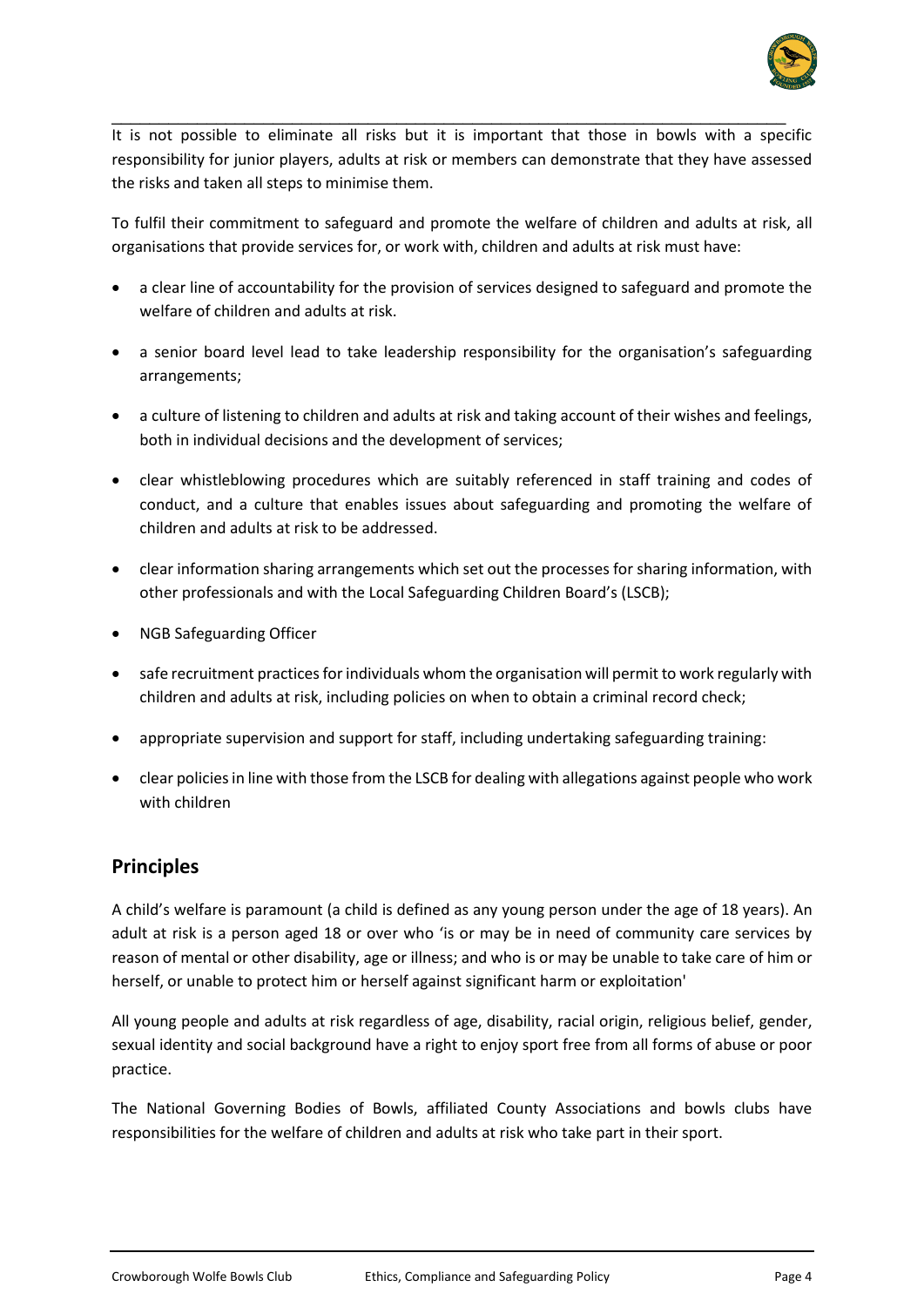

#### **Bowls Development Alliance**

The Bowls Development Alliance (BDA), working together with the bowls National Governing Bodies (NGB's) have developed a number of guidelines on behalf of the sport of bowls. All of the NGB's have all adopted this policy and procedures.

\_\_\_\_\_\_\_\_\_\_\_\_\_\_\_\_\_\_\_\_\_\_\_\_\_\_\_\_\_\_\_\_\_\_\_\_\_\_\_\_\_\_\_\_\_\_\_\_\_\_\_\_\_\_\_\_\_\_\_\_\_\_\_\_\_\_\_\_\_\_\_\_\_

#### **Aim:**

- to develop guidelines on safeguarding for the sport of bowls.
- ensure that bowls has clear and consistent safeguarding policies and procedures across all the National Governing Bodies of the sport.
- communicate these guidelines across the family of bowls.
- to ensure that these policies and procedures are reviewed after the first year of development and then every three years or whenever there is a major change in legislation applicable to any of the organisations within bowls.
- to ensure that all bowls organisations have clear roles and responsibilities within the process of safeguarding and child protection.

#### **The National Governing Bodies of Bowls**

Each National Governing Body must ensure that all children and adults at risk are protected and kept safe whilst participating in the sport of bowls.

#### **They will**:

- through the Bowls Development Alliance, provide guidance on child protection for parents, young people, adults at risk and all those participating in the sport.
- adopt good practice in the recruitment, training and supervision of staff, coaches and volunteers.
- advise County Associations and bowls clubs on best practice and recommend they adopt the safeguarding guidelines and adhere to appropriate codes of conduct.
- respond to allegations, concerns and complaints relating to child protection and welfare.
- implement and provide advice on how to manage the safeguarding process.

#### **County Associations**

County Associations have direct responsibility for the welfare of children and adults at risk involved in bowls activities organised by the County with support from their National Governing Body. They should;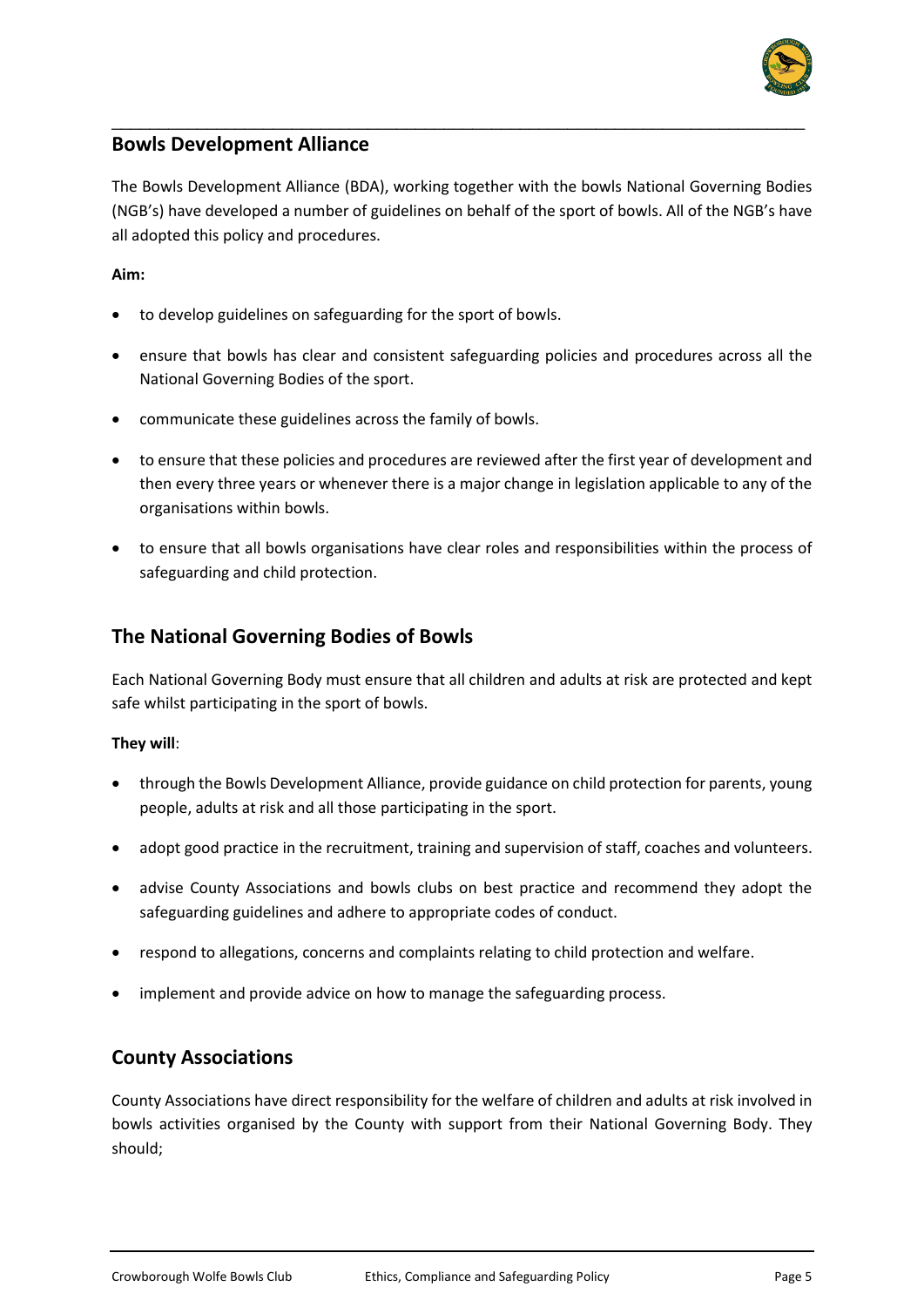

- \_\_\_\_\_\_\_\_\_\_\_\_\_\_\_\_\_\_\_\_\_\_\_\_\_\_\_\_\_\_\_\_\_\_\_\_\_\_\_\_\_\_\_\_\_\_\_\_\_\_\_\_\_\_\_\_\_\_\_\_\_\_\_\_\_\_\_\_\_\_\_ • Set an example by implementing effective county level procedures and promoting best practice.
- Seek to ensure effective protection and safeguarding of children and adults at risk by nominating a County Safeguarding Officer.
- Promote education and training across the county.
- Promote the use of the "Safeguarding Bowls" guidelines to develop best practice and communicate key basic procedures to all clubs in their county. Ensure the guidelines are available to download from the association's website.
- Report any allegations or complaints in the County to the NGB Safeguarding Officer

# **Affiliated Clubs**

All clubs must ensure they have welfare procedures in place. It is recognised that all clubs are different and guidelines need to be adapted to suit each case.

#### **Care Act 2014 and Working Together to Safeguard Children (2015**) 1 is based on the principles that:

- (1) safeguarding is everyone's responsibility and for services to be effective each professional and organisation should play their full part.
- (2) a child-centred approach is vital and for services to be effective they should be based on a clear understanding of the needs and views of children. "

#### Clubs should:

- Carry out an overall risk assessment
- Adopt policies and procedures as appropriate
- Nominate an Ethics, Compliance and Safeguarding Officer (often referred to as a "Club Safeguarding Officer", "CSO" or "ECSO")
- Promote training opportunities to club members

The Club Safeguarding Officer is not necessarily required to make a judgement regarding an incident, and is able to report to the County Safeguarding Officer and/or NGB Safeguarding Officer (as appropriate).

<sup>&</sup>lt;sup>1</sup> Working Together to Safeguard Children: A guide to inter-agency working to safeguard and promote the welfare of children (March 2013)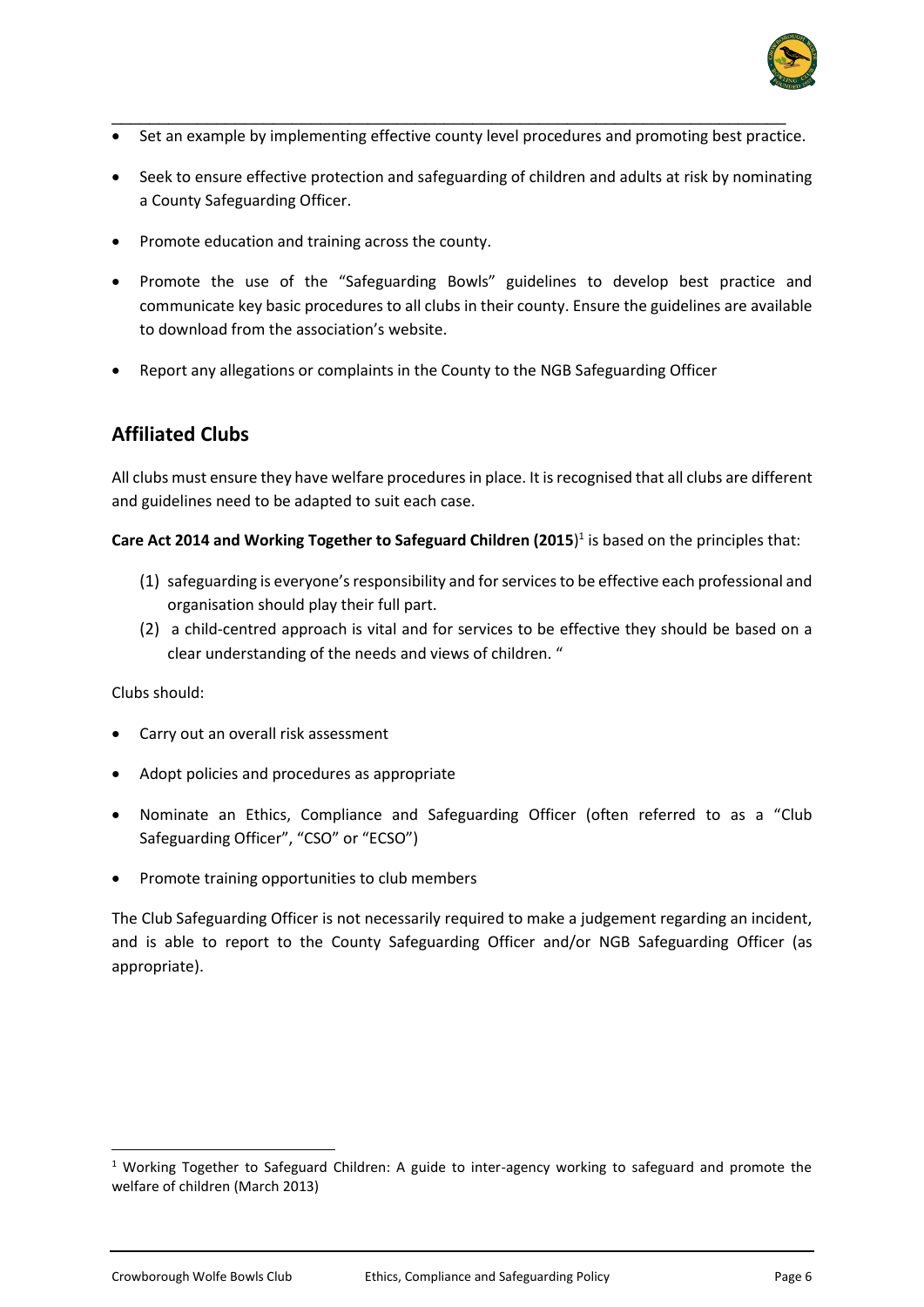

## **Coaches**

Coaches have a very important part to play in protecting children and adults at risk from potential harm and are often the first to recognise and raise concerns.

\_\_\_\_\_\_\_\_\_\_\_\_\_\_\_\_\_\_\_\_\_\_\_\_\_\_\_\_\_\_\_\_\_\_\_\_\_\_\_\_\_\_\_\_\_\_\_\_\_\_\_\_\_\_\_\_\_\_\_\_\_\_\_\_\_\_\_\_\_\_\_\_\_

It is very important that all coaches read the "Safeguarding Bowls" Policy & Guidelines document and are aware of the process to follow, to deal with any concerns. They should also ensure that any coaches employed or deployed by them also have knowledge of and abide by these guidelines.

#### **Good Coaching practice**

Joint guidance was produced by sports coach UK and the Child Protection in Sport Unit in 2010 outlining best practice guidelines for coaches coaching young people's activities.

It stressed the need for clear ratios for appropriate staffing/supervision ratios of coaches to participants (generally 1:8). This will minimise any risks to participants and enhance the benefits they draw from the activity

Coaches should never be left alone with an individual or group and it is recommended that at least one adult present is the same gender as the bowler or group of bowlers.

The Coach should hold an appropriate qualification, comply with minimum age requirements, have relevant insurance cover, have completed a criminal records disclosure that is acceptable to the NGB (if they are coaching on a regular basis) and have signed up to the following policies:

- Code of conduct for coaches
- Equality Policy
- Safeguarding policy
- Health and Safety Policy

#### **Safe recruitment**

Ensuring that staff and volunteers recruited by the National Governing Bodies are safe to work with children and adults at risk includes several areas as outlined in the" Safe Recruitment Guidelines", i.e. application process, interview, criminal records checks, references, induction process.

Criminal records checks form one part of this process. The Criminal Records Bureau (CRB) and the Independent Safeguarding Authority (ISA) merged to form the Disclosure and Barring Service (DBS) in December 2012.

The DBS was established under the Protection of Freedoms Act 2012 ('The Act') and carries out the functions previously undertaken by the CRB and ISA, and the CRB application form has been replaced with a new DBS application form.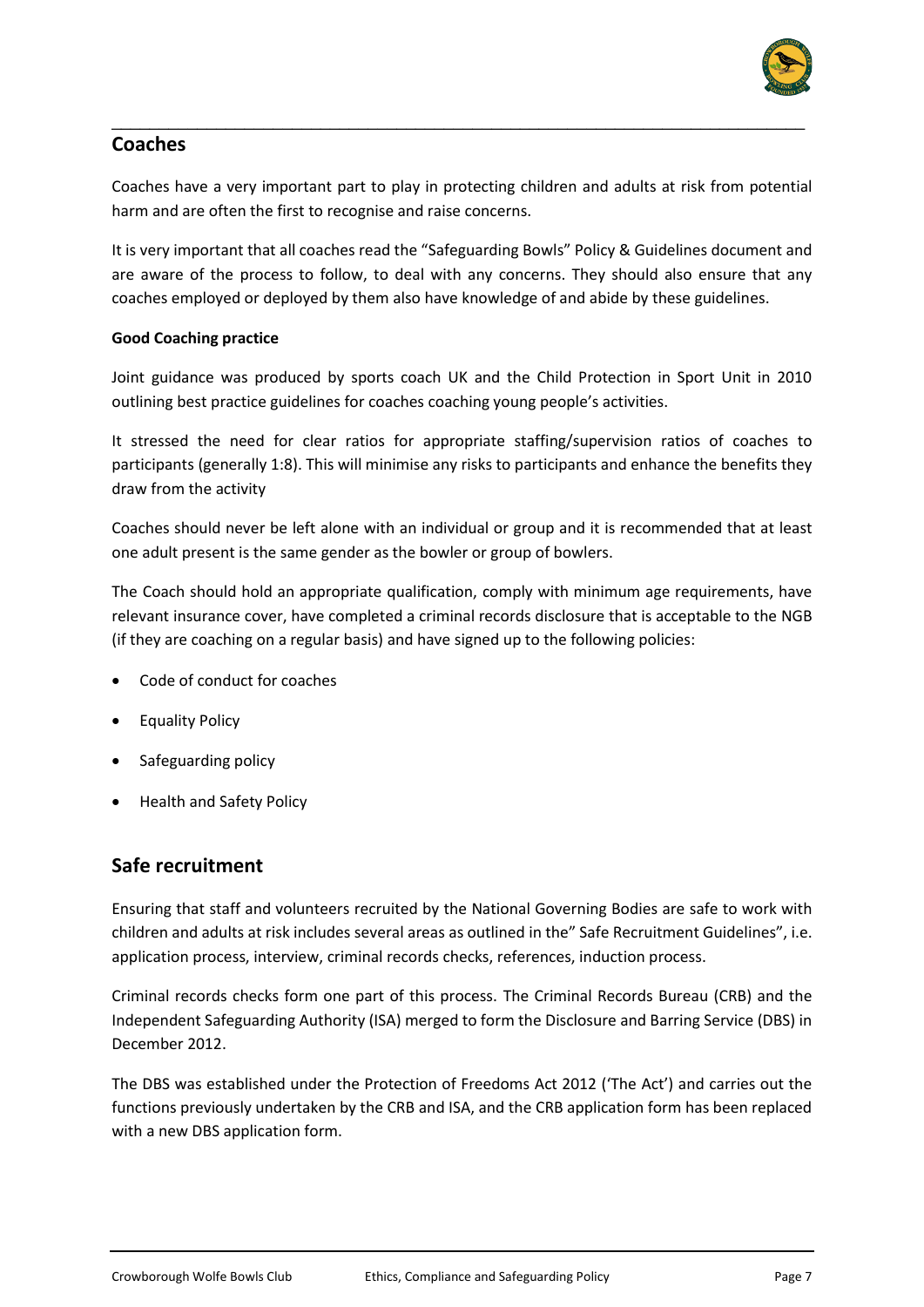

Criminal records checks assist organisations in the public, private and voluntary sectors to make safer recruitment decisions by identifying candidates who may be unsuitable for certain work, especially work that involves children or vulnerable adults.

\_\_\_\_\_\_\_\_\_\_\_\_\_\_\_\_\_\_\_\_\_\_\_\_\_\_\_\_\_\_\_\_\_\_\_\_\_\_\_\_\_\_\_\_\_\_\_\_\_\_\_\_\_\_\_\_\_\_\_\_\_\_\_\_\_\_\_\_\_\_\_

Each NGB offers a criminal record checking service for all their affiliated members.

#### **Implementation**

- National Governing Bodies should send the Safeguarding in Bowls guidance to all County Associations, Clubs and BDA Coaches. A club pack should be made available to include:
	- Posters to be displayed on notice boards
	- o Templates to report concerns
	- o Templates for clubs to complete around local contacts in the event of concerns or need for advice
	- o Information about relevant procedures
	- o Information that can be communicated to parents, children and all club members.
- County Associations (if relevant) should support clubs in developing and communicating this information.
- Clubs should complete the "Club Checklist" to help them identify areas of development within the club, with the support of the County and/or National Governing Body
- Clubs should communicate relevant information about the Safeguarding in Bowls policy and procedures to all their members.
- Clubs with junior members should appoint a Club Safeguarding Officer to lead on the development of safeguards within the club, respond to any concerns and ensure that their contact details are available to all members.

#### **Training**

It is important that anyone who is involved in Safeguarding should develop their awareness of the subject and it is recommended that they attend training relevant to their role.

**Safeguarding in Bowls - "Time to Listen" –** 4hr course. This is a bowls-specific workshop designed to support any future Club Safeguarding Officers<sup>2</sup>. The workshop uses easy to follow, practical, bowls-

<sup>&</sup>lt;sup>2</sup> Note – The current incumbent – Simon Andrew Scales – has completed several courses and is a Certified Practitioner in the areas of Ethics, Compliance and Welfare. A valid CRB certificate has been provided to the club for retention.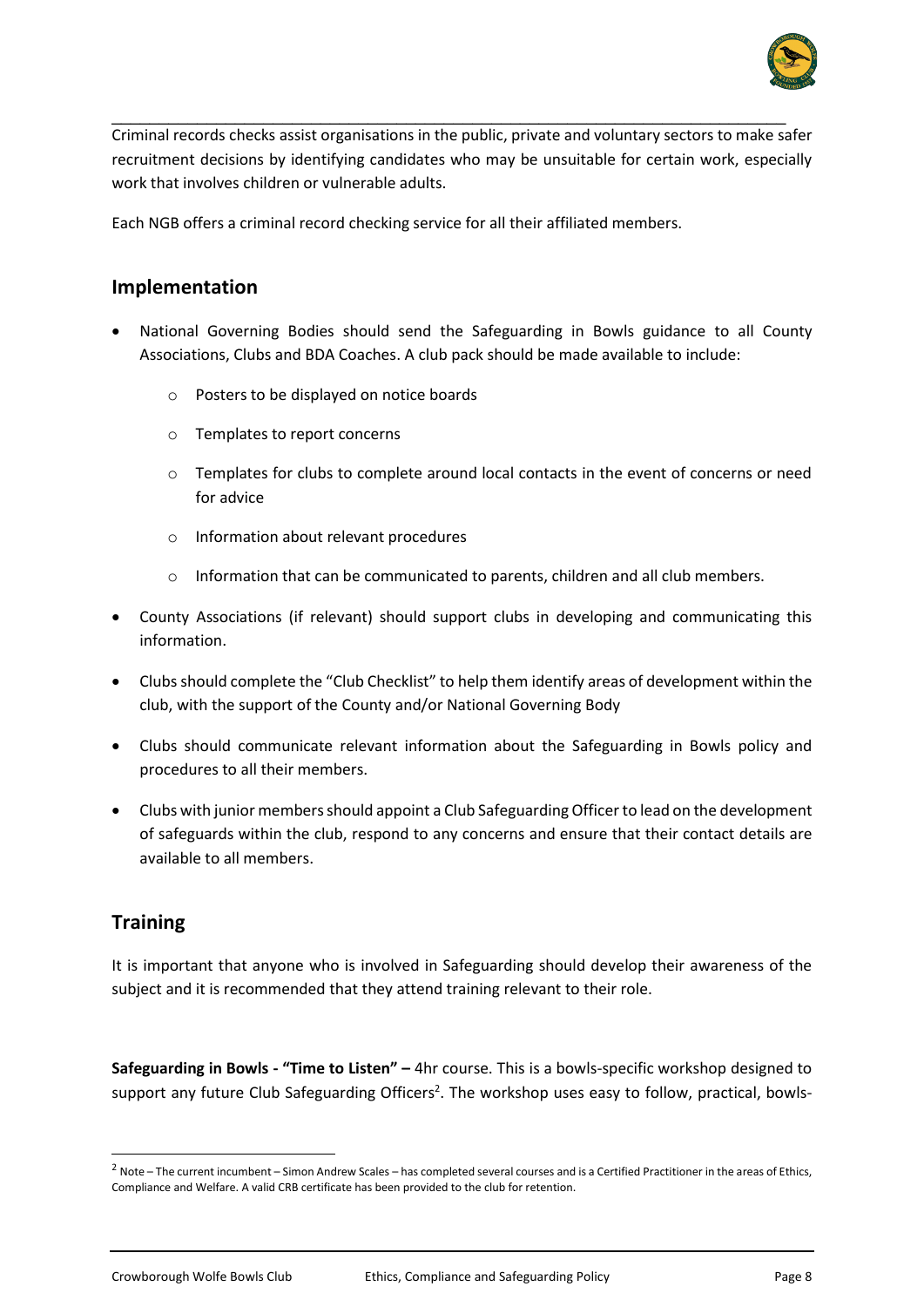

related examples and case studies to enable you to fully understand your role in the club, and how you can effectively safeguard young people and adults at risk in your care. The course has been developed by the Child Protection in Sport Unit of the NSPCC but is administered by the Bowls Development Alliance. For more information go to [www.safeguardingbowls.org](http://www.safeguardingbowls.org/)

\_\_\_\_\_\_\_\_\_\_\_\_\_\_\_\_\_\_\_\_\_\_\_\_\_\_\_\_\_\_\_\_\_\_\_\_\_\_\_\_\_\_\_\_\_\_\_\_\_\_\_\_\_\_\_\_\_\_\_\_\_\_\_\_\_\_\_\_\_\_\_\_\_

## **Dealing with Concerns and Allegations**

#### **Introduction**

It is not the responsibility of those working in bowls to make judgements as to whether or not abuse is occurring. It is however their responsibility to act on any concerns.

Adults within bowls have a duty of care to respond to inappropriate behaviour, abuse or bullying.

Not all concerns are about child or adults at risk relate to abuse – many relate to poor practice and can be dealt with internally, with the support of the National Governing Body if appropriate.

All information received and discussed must be treated in confidence and only shared with those individuals within the organisation with a designated safeguarding role.

On occasion, it may be necessary to seek advice or inform the statutory agencies e.g. Child/Adult Social Care or the Police.

# **Definition of Abuse (Adults) from the Care Act 2014**

- **1. Self-neglect** this covers a wide range of behaviour: neglecting to care for one's personal hygiene, health or surroundings and includes behaviour such as hoarding. In bowls this could be a player whose appearance becomes unkempt, does not wear suitable sports kit and deterioration in hygiene.
- **2. Modern Slavery** encompasses slavery, human trafficking, forced labour and domestic servitude. Traffickers and slave masters use whatever means they have at their disposal to coerce, deceive and force individuals into a life of abuse, servitude and inhumane treatment. In bowls you may notice that a participant in a team has been missing from practice sessions and is not responding to reminders from team members or coaches.
- 3. **Domestic Abuse**  including psychological, physical, sexual, financial and emotional abuse. It also includes so called 'honour' based violence. Sport may notice a power imbalance between a participant and a family member. For example a participant with Downs syndrome may be looking quiet and withdrawn when their brother comes to collect them from sessions, in contrast to their personal assistant whom they greet with a smile.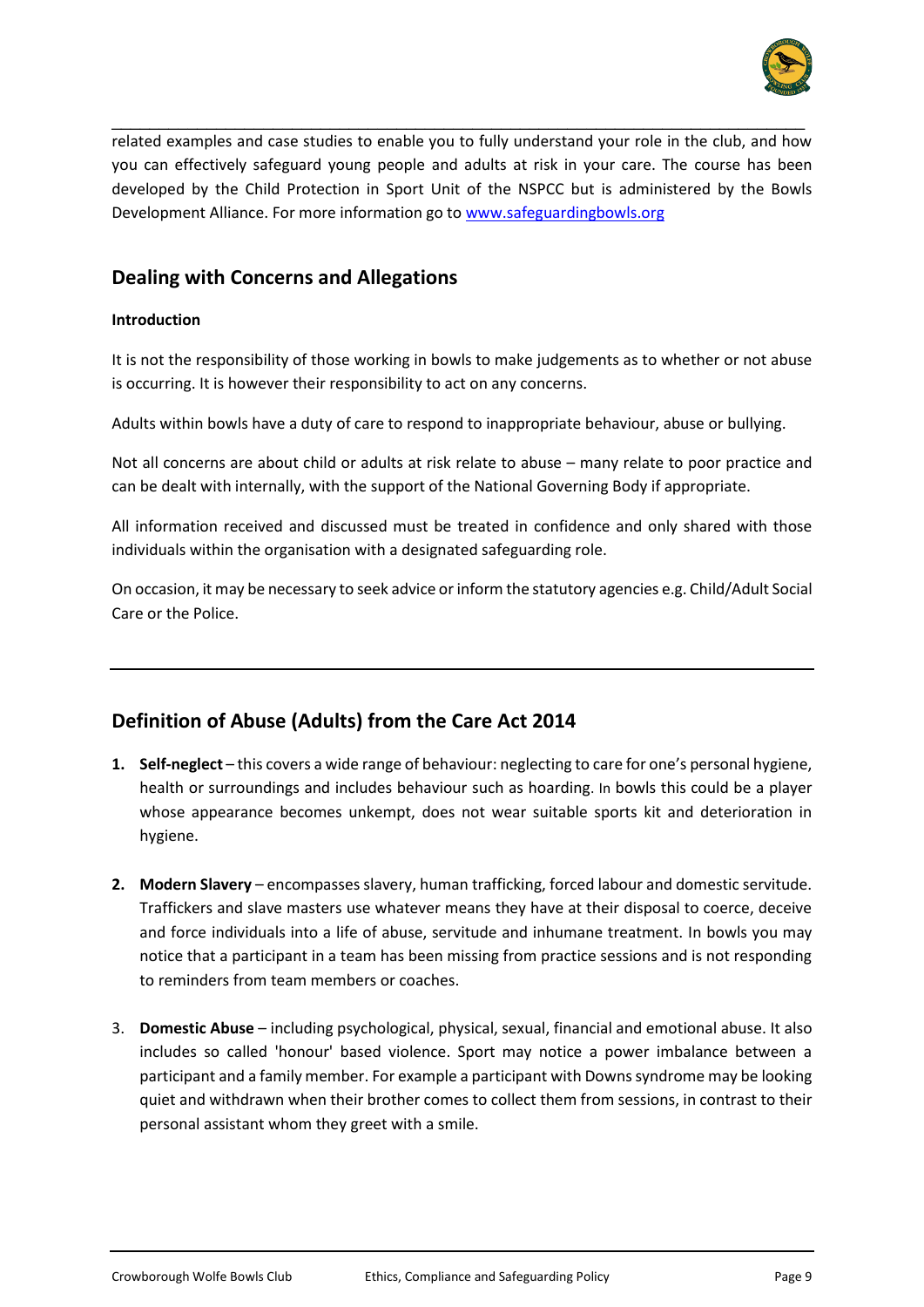

4. **Discriminatory** – discrimination is abuse which centres on a difference or perceived difference particularly with respect to race, gender or disability or any of the protected characteristics of the Equality Act. This could be the harassing of a club member because they are or are perceived to be transgender

\_\_\_\_\_\_\_\_\_\_\_\_\_\_\_\_\_\_\_\_\_\_\_\_\_\_\_\_\_\_\_\_\_\_\_\_\_\_\_\_\_\_\_\_\_\_\_\_\_\_\_\_\_\_\_\_\_\_\_\_\_\_\_\_\_\_\_\_\_\_\_

- 5. **Organisational Abuse** including neglect and poor care practice within an institution or specific care setting such as a hospital or care home, for example, or in relation to care provided in one's own home. This may range from one off incidents to on-going ill-treatment. It can be through neglect or poor professional practice as a result of the structure, policies, processes and practices within an organisation. In bowls this could be training without a necessary break.
- 6. **Physical Abuse**  includes hitting, slapping, pushing, kicking, misuse of medication, restraint or inappropriate sanctions. This could be a coach intentionally striking an athlete.
- 7. **Sexual Abuse**  including rape, indecent exposure, sexual harassment, inappropriate looking or touching, sexual teasing or innuendo, sexual photography, subjection to pornography or witnessing sexual acts, indecent exposure and sexual assault or sexual acts to which the adult has not consented or was pressured into consenting. This could be a fellow athlete who sends unwanted sexually explicit text messages to a learning-disabled adult they are training alongside.
- 8. **Financial or Material Abuse**  including theft, fraud, internet scamming, coercion in relation to an adult's financial affairs or arrangements, including in connection with wills, property, inheritance or financial transactions, or the misuse or misappropriation of property, possessions or benefits. This could be someone taking equipment from an athlete with dementia.
- 9. **Neglect**  including ignoring medical or physical care needs, failure to provide access to appropriate health social care or educational services, the withholding of the necessities of life, such as medication, adequate nutrition and heating. This could be a coach not ensuring athletes have access to water.
- 10. **Emotional or Psychological Abuse**  this includes threats of harm or abandonment, deprivation of contact, humiliation, blaming, controlling, intimidation, coercion, harassment, verbal abuse, isolation or withdrawal from services or supportive networks. This could be an athlete threatening another athlete with physical harm and persistently blaming them for poor performance.

Not included in the Care Act 2014 but also relevant:

**Cyber Bullying** - cyber bullying occurs when someone repeatedly makes fun of another person online or repeatedly picks on another person through emails or text messages, or uses online forums with the intention of harming, damaging, humiliating or isolating another person. It can be used to carry out many different types of bullying (such as racist bullying, homophobic bullying, or bullying related to special educational needs and disabilities) but instead of the perpetrator carrying out the bullying face-to-face, they use technology as a means to do it.

**Forced Marriage** - forced marriage is a term used to describe a marriage in which one or both of the parties are married without their consent or against their will. A forced marriage differs from an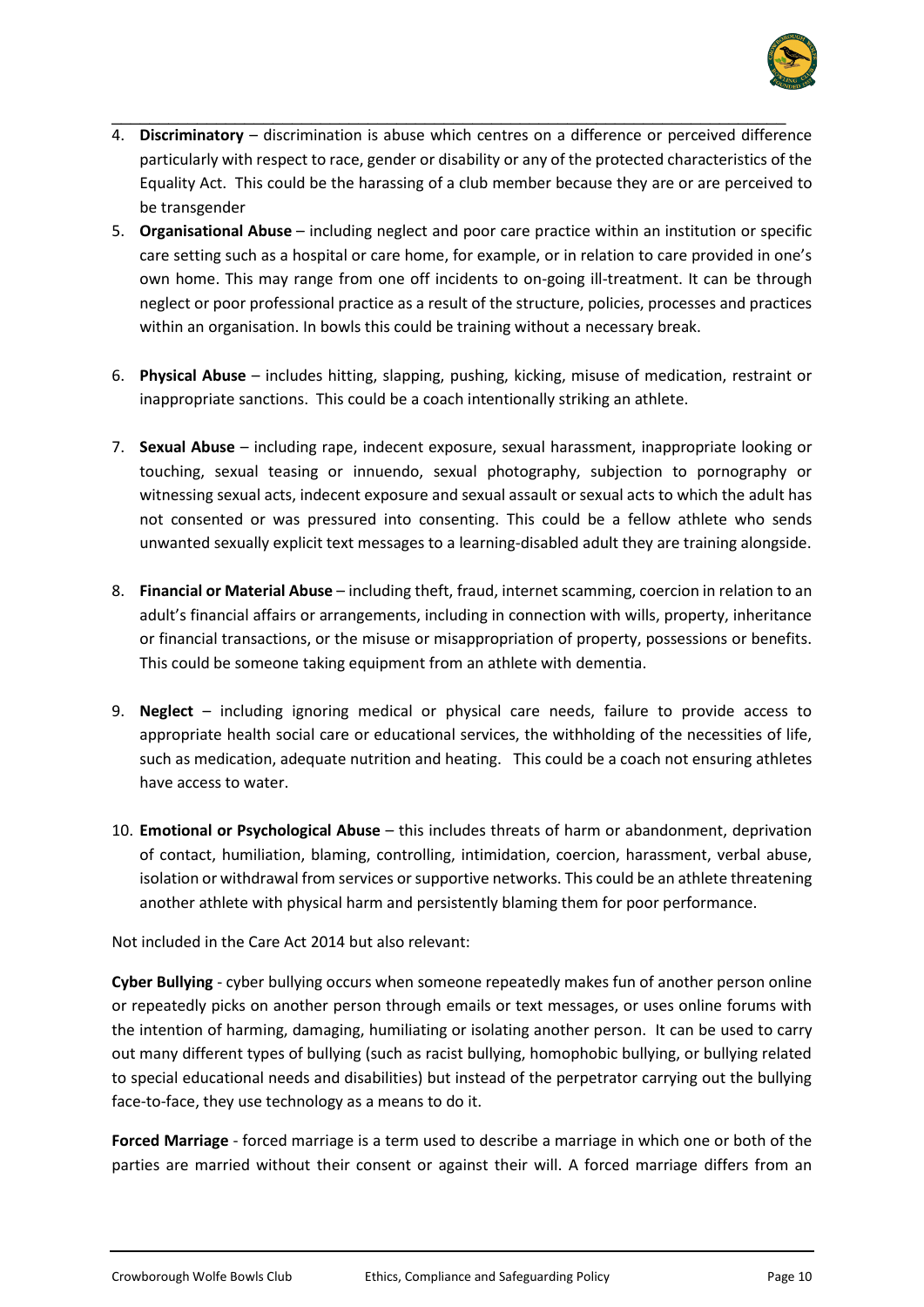

arranged marriage, in which both parties consent to the assistance of a third party in identifying a spouse. The Anti-social Behaviour, Crime and Policing Act 2014 make it a criminal offence to force someone to marry.

\_\_\_\_\_\_\_\_\_\_\_\_\_\_\_\_\_\_\_\_\_\_\_\_\_\_\_\_\_\_\_\_\_\_\_\_\_\_\_\_\_\_\_\_\_\_\_\_\_\_\_\_\_\_\_\_\_\_\_\_\_\_\_\_\_\_\_\_\_\_\_\_\_

**Mate Crime** - a 'mate crime' as defined by the Safety Net Project is 'when vulnerable people are befriended by members of the community who go on to exploit and take advantage of them. It may not be an illegal act but still has a negative effect on the individual.'

**Radicalisation** - the aim of radicalisation is to attract people to their reasoning, inspire new recruits and embed their extreme views and persuade vulnerable individuals of the legitimacy of their cause. This may be direct through a relationship, or through social media.

## **Responding to concerns about and Adult at Risk**

You may become aware that abuse or poor practice is taking place, suspect abuse or poor practice may be occurring or be told about something that may be abuse or poor practice and you must report this to the CWBC Ethics, Compliance and Safeguarding Officer.

If you are at an international event and have a concern then speak to the coach or a team official.

If you are concerned someone is in immediate danger, contact the police straight away.

It is important when considering your concern that you also consider the needs and wishes of the person at risk, taking into account the nature of the alert.

# **Definition of Abuse (Children)**

It is important to be aware of what constitutes abuse. The following definitions are adapted from Working Together to Safeguard Children (2013)

- **1. Physical Abuse -** may involve hitting, shaking, throwing, poisoning, burning or scalding, drowning, suffocating or otherwise causing physical harm to a child. This definition also applies where a parent or carer fabricates the symptoms of or deliberately induces illness in a child.
- **2. Emotional Abuse -** the persistent emotional maltreatment of a child such as to cause severe and persistent adverse effects on the child's emotional development. It may involve conveying to children that they are worthless, unloved or inadequate. It may include not giving the child opportunities to express their views, deliberately silencing them or "making fun" of what they say or how they communicate. It may occur when the child is subjected to unrealistic pressure or is bullied in order to perform to high expectations.
- **3. Sexual Abuse -** involves forcing or enticing a child or young person to take part in sexual physical contact including assault by penetration (e.g. rape or oral sex) or non-penetrative acts (e.g.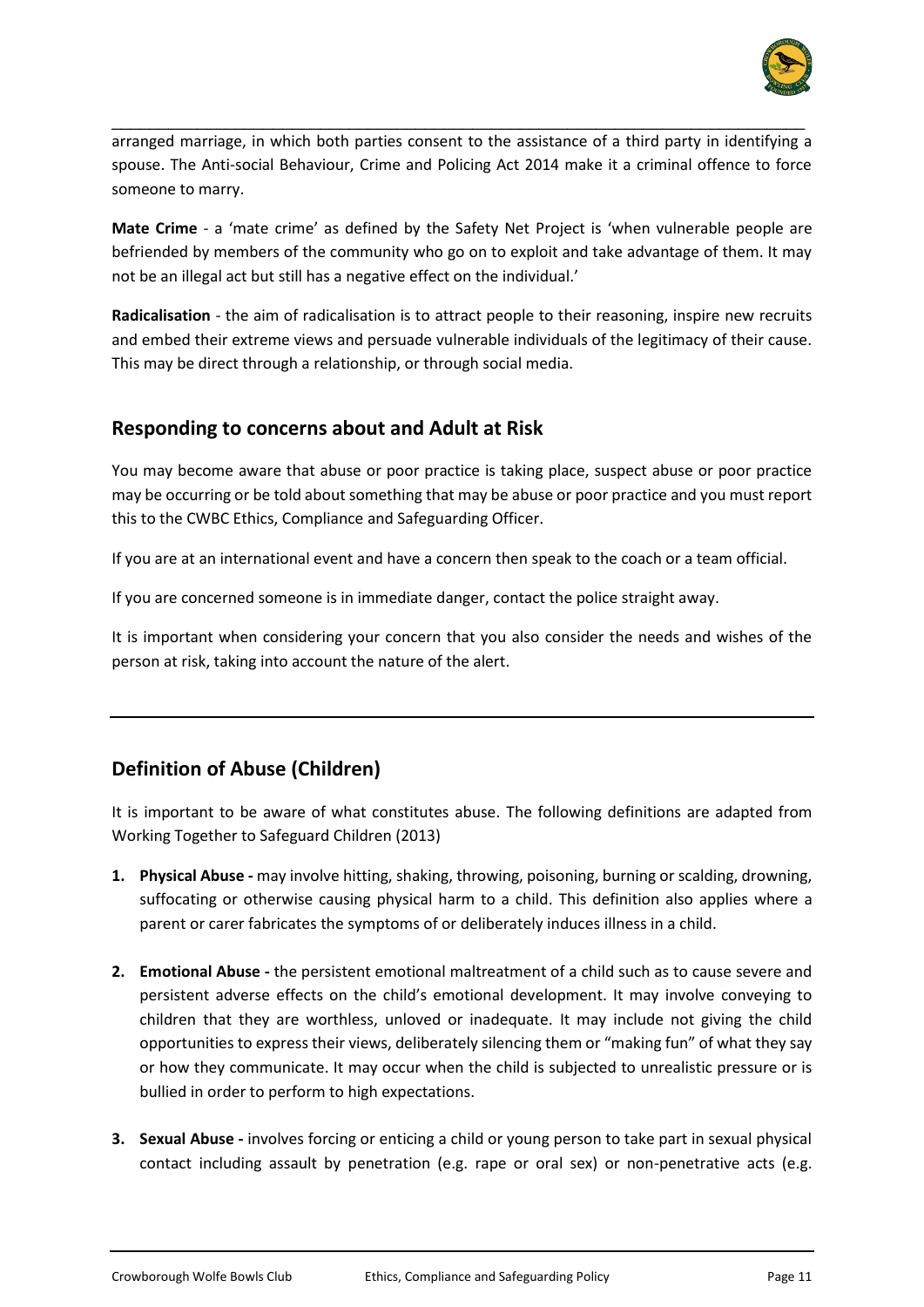

masturbation, kissing and touching outside of clothing) They may also include non-contact activities such as involving children looking at or in production of sexual images, watching sexual activities, encouraging children to behave in sexually inappropriate ways or grooming a child in preparation for abuse (including via the internet).

\_\_\_\_\_\_\_\_\_\_\_\_\_\_\_\_\_\_\_\_\_\_\_\_\_\_\_\_\_\_\_\_\_\_\_\_\_\_\_\_\_\_\_\_\_\_\_\_\_\_\_\_\_\_\_\_\_\_\_\_\_\_\_\_\_\_\_\_\_\_\_

- **4. Neglect -** the persistent failure to meet a child's basic physical and/or psychological needs, likely to result in the serious impairment of the child's health or development (such as food, clothing or shelter).
- **5. Bullying -** deliberately hurtful behaviour, usually repeated over a period of time, where it is difficult for those bullied to defend themselves. Bullying can take many forms but there are three main types:
	- **Physical e.g.** hitting, kicking, theft
	- **Verbal e.g.** racist or homophobic remarks, threats, name calling
		- **Emotional e.g.** isolating an individual from the activities and social acceptance of their peer group

There are a number ofsigns that may indicate that children are being abused:

- Unexplained or suspicious injuries, such as bruising, cuts or burns, particularly if situated on a part of the body not normally prone to such injuries.
- an injury for which the explanation seems inconsistent.
- the child describes what appears to be an abusive act involving him/her.
- someone else (a child or adult) expresses concernabout the welfare of another child.
- unexplained changes in behavior (e.g. becoming very quiet, withdrawn or displaying sudden outbursts of temper).
- inappropriate sexual awareness.
- engaging in sexually explicit behavior.
- distrust of adults, particularly those with whom a close relationship would normally be expected.
- difficulty in making friends.
- being prevented from socialising with other children.
- displaying variations in eating patterns including overeating or loss of appetite.
- loss of weight for no apparent reason.
- the child becoming increasingly dirty or unkempt.

This list is not exhaustive and the presence of one or more of the indicators is not proof that abuse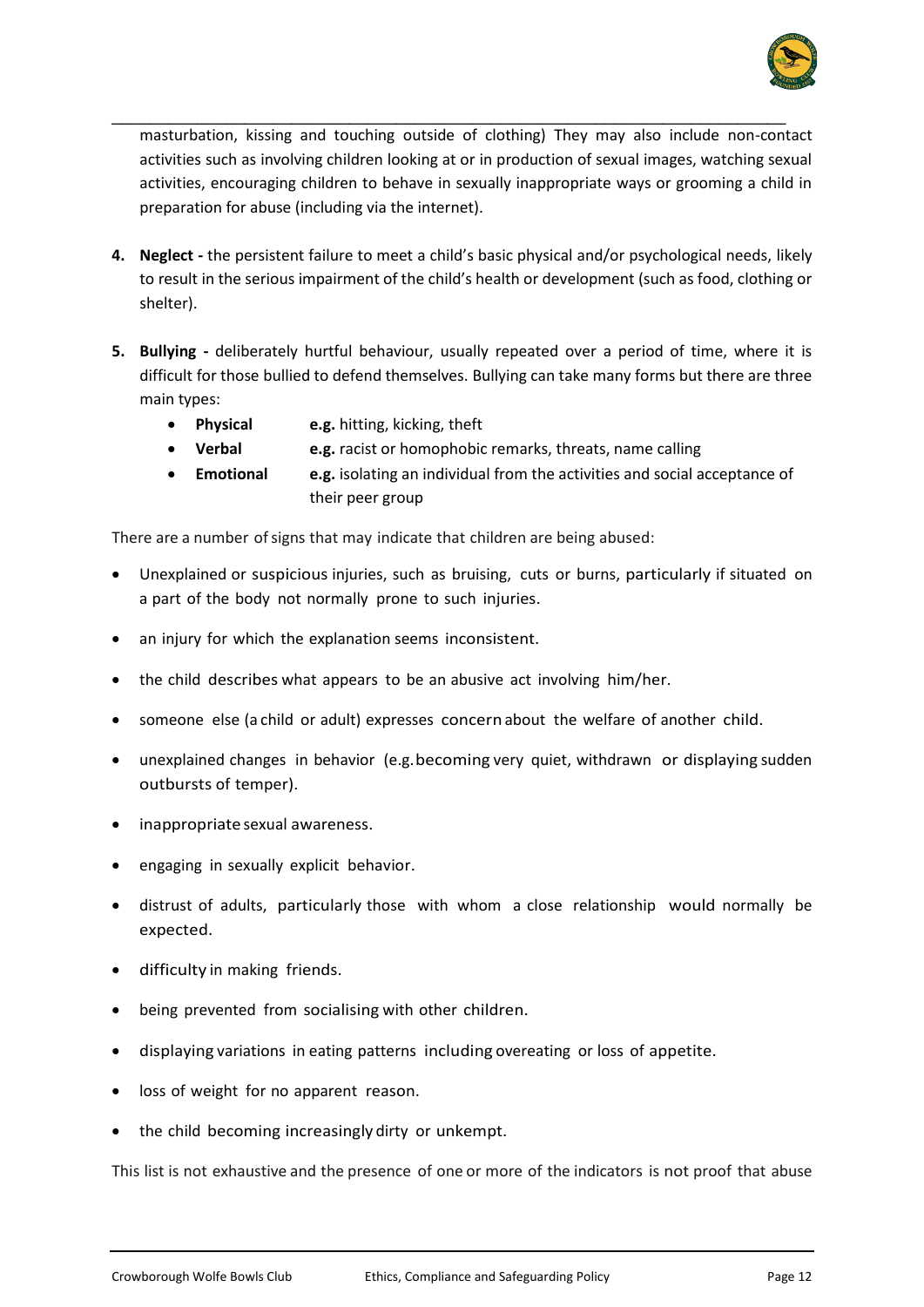

is actually taking place.

Some changes in behavior can be caused by changes at home, for example, bereavement and parents are encouraged to inform the Club, Coach or Club Safeguarding Officer of any such circumstances.

\_\_\_\_\_\_\_\_\_\_\_\_\_\_\_\_\_\_\_\_\_\_\_\_\_\_\_\_\_\_\_\_\_\_\_\_\_\_\_\_\_\_\_\_\_\_\_\_\_\_\_\_\_\_\_\_\_\_\_\_\_\_\_\_\_\_\_\_\_\_\_\_\_

It is important to be aware that some children are additionally vulnerable to abuse including disabled children, those from different cultures and high performing young people.

#### **Responding to concerns about a child**

Abuse can and does occur in a variety of situations, which may include sport or other social activities. Most children are abused by someone known to them. This may be within or outside of the bowls context. Concerns may arise from a child or adult expressing concerns or by something observed that raise issues.

It is important that those involved in bowls are vigilant about concerns, and that all allegations are taken seriously and appropriate action taken.

There is a responsibility to inform appropriate agencies of possible abuse so that they can then make enquiries and take any action necessary to protect the child. This applies both to suspicions of abuse occurring within the context of bowling activities and to allegations that abuse is taking place elsewhere.

Examples of concerns that might arise are:

- a parent who pushes too hard.
- a coach who adopts a win-at-all costs philosophy.
- an older player who intimidates (inappropriately).
- an official who places unfair pressure on a person.
- changes in a child's behaviour linked to concerns about home.

If there is cause for concern you need to;

- stay calm.
- keep an open mind.
- listen very carefully to what is being said and take the child seriously.
- as soon as possible record in writing what was said using the child's own words.
- explain who needs to know.
- keep questions to a minimum to ensure a clear and accurate understanding of what has been said.
- reassure the child that they have done the right thing telling you.
- report the issue in line with procedures.

All concerns about a child must be taken seriously, investigated appropriately and treated confidentially.

It is not the responsibility of the Bowls Club Safeguarding Officer or anyone working in bowls to decide if a child has been abused. It is however their responsibility to act upon any concern and refer to the County Safeguarding Officer and/or NGB Safeguarding Officer (as appropriate).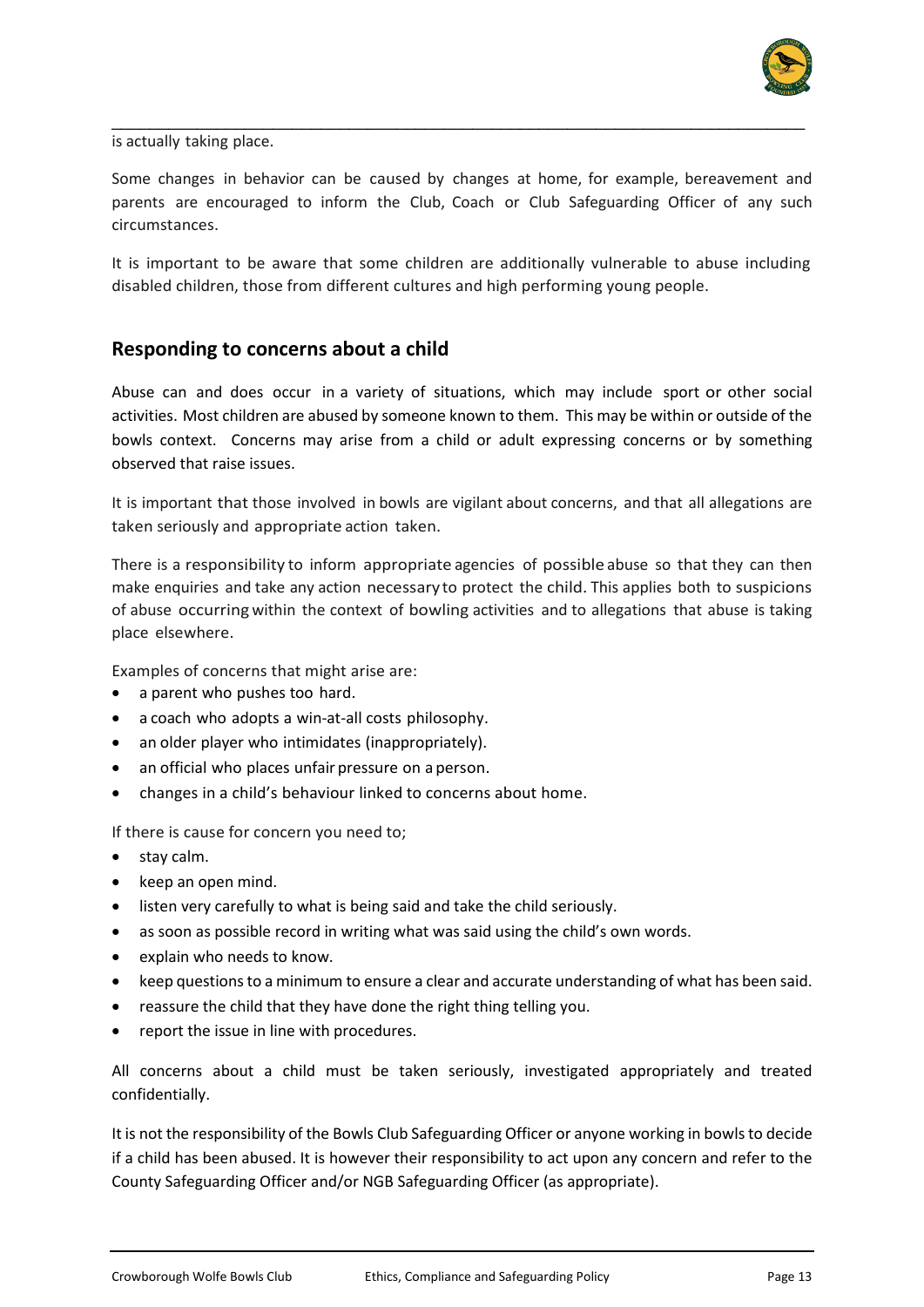

The NSPCC Helpline (0800 800 5000) can be contacted to talk through any concerns that arise. This can be done anonymously.

\_\_\_\_\_\_\_\_\_\_\_\_\_\_\_\_\_\_\_\_\_\_\_\_\_\_\_\_\_\_\_\_\_\_\_\_\_\_\_\_\_\_\_\_\_\_\_\_\_\_\_\_\_\_\_\_\_\_\_\_\_\_\_\_\_\_\_\_\_\_\_

If action needs to be taken urgently, contact the Police by dialling 999. If concerns are identified out of hours the Police and CSC provide an out of hours' service.

When concerns are reported to the statutory authorities they will investigate to establish whether a child is at risk of "significant harm". If a criminal offence is suspected the CSC will always work in partnership with the police. Their primary duty is to safeguard and ensure the welfare of the child and to work within LSCB procedures.

If concerns relate to an individual within bowls, the following will apply:

- The relevant disciplinary procedures will be implemented following the advice of the statutory authorities if they are involved.
- The individual may be asked to stop working with the child (children) immediately whilst a full investigation is carried out. This is to protect all parties involved.
- Alongside the disciplinary procedures, and informed by any statutory enquiries, the National Governing Body Case Management Group will assess whether it is appropriate for the person to return to work with children and how this will be managed.
- The National Governing Body Case Management Group will assess on a case by case basis any support needed for the person about whom the allegations have been made.
- An independent person may be appointed to give this support.

There are appropriate procedures to manage reported concerns or allegations which have been complied in accordance with Government guidelines and legislation.

To retain bowls integrity, it is important that all organisations apply the same procedures.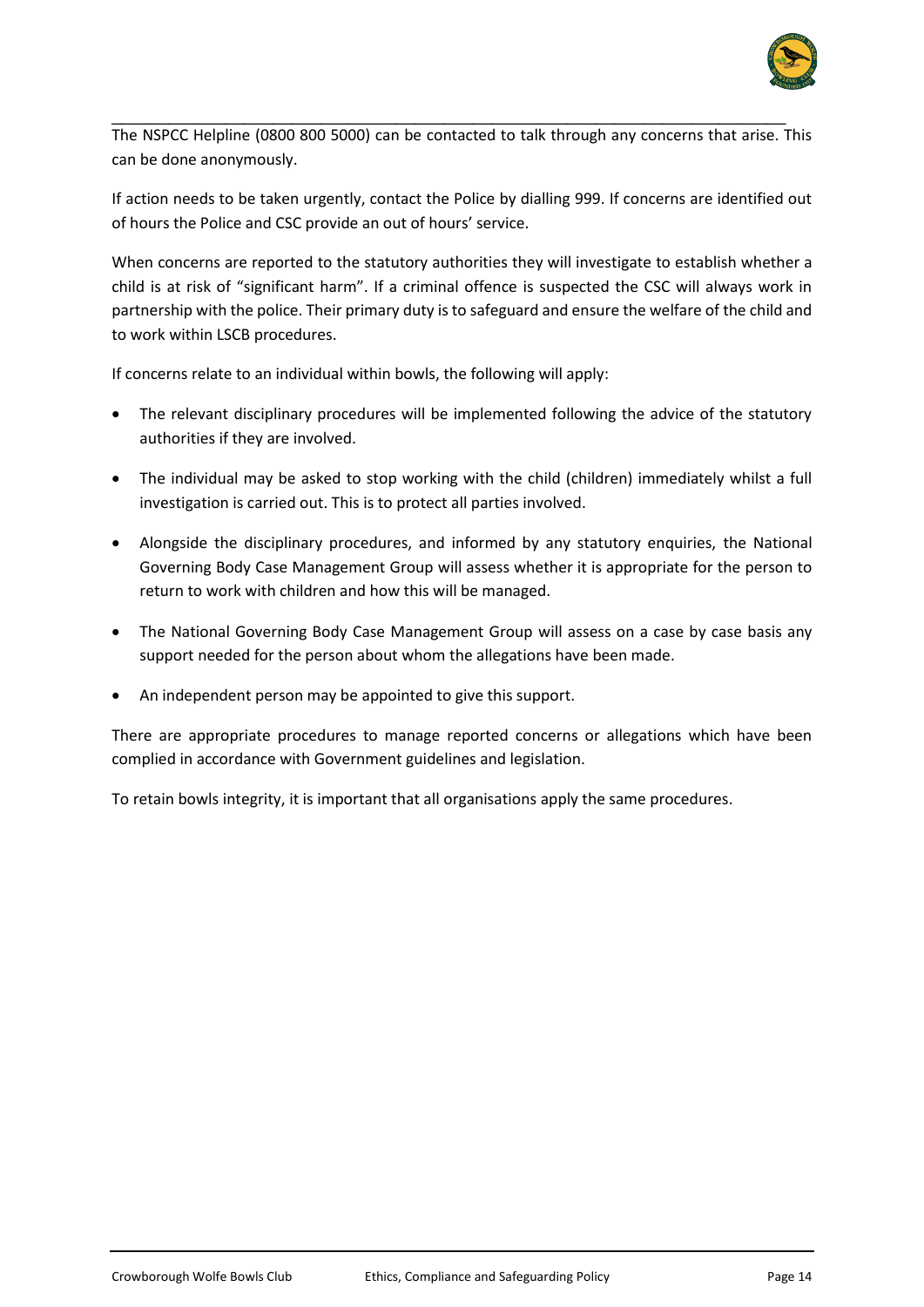

# **Step by Step Guide**

#### **Reporting and Managing concerns within the sport of Bowls**

If concerns are raised about possible abuse or poor practice within bowls the process would be as follows:

\_\_\_\_\_\_\_\_\_\_\_\_\_\_\_\_\_\_\_\_\_\_\_\_\_\_\_\_\_\_\_\_\_\_\_\_\_\_\_\_\_\_\_\_\_\_\_\_\_\_\_\_\_\_\_\_\_\_\_\_\_\_\_\_\_\_\_\_\_\_\_\_\_

- The CWBC CSO should be notified.
- The CWBC CSO must notify either the County Safeguarding Officer or NGB Safeguarding Officer (as appropriate) using the template form provided (Template 15)
- The County Safeguarding Officer or NGB Safeguarding Officer (as appropriate) will report any concerns about abuse to the statutory authorities
- The NGB Safeguarding Officer will notify the National Governing Body Case Management Group as required.
- The NGB Safeguarding Officer will report concerns to the Local Authority Designated Officer if they relate to a person in a position of trust, for example a coach.
- Advice from CSC and/or Police should direct the timing of any investigation which may be being considered under the NGB Disciplinary Procedures.

If the Club or County Safeguarding Officer or the NGB Safeguarding Officer is not available there must be no delay. Advice should be sought from CSC, the Police or the NSPCC.

#### **All concerns or allegations must be treated with the utmost confidentiality.**

Until the allegations are substantiated only those directly involved in investigating the case should be informed.

If the allegation is found to be unfounded, confidentiality must be maintained.

In line with all data protection procedures, all confidential records kept by the NGB must be kept securely in a locked cabinet or a computer with password access, stored for a minimum period of 7 years, with limited access to authorised people only.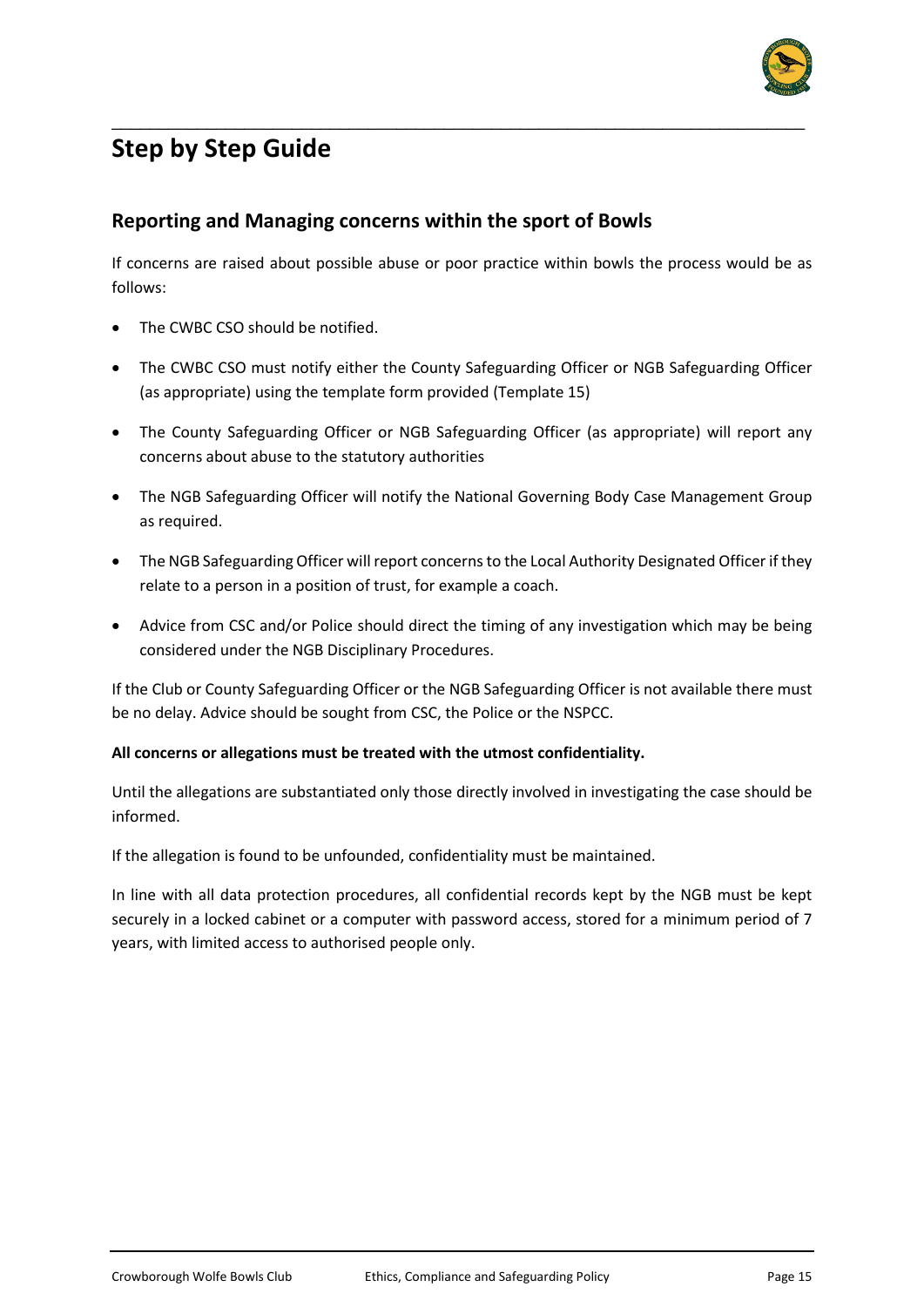

#### **FLOWCHART (Within Bowls).**



\_\_\_\_\_\_\_\_\_\_\_\_\_\_\_\_\_\_\_\_\_\_\_\_\_\_\_\_\_\_\_\_\_\_\_\_\_\_\_\_\_\_\_\_\_\_\_\_\_\_\_\_\_\_\_\_\_\_\_\_\_\_\_\_\_\_\_\_\_\_\_

He/she will then make a decision on how the case is to be dealt with and whether or not further action should be taken against the individual(s).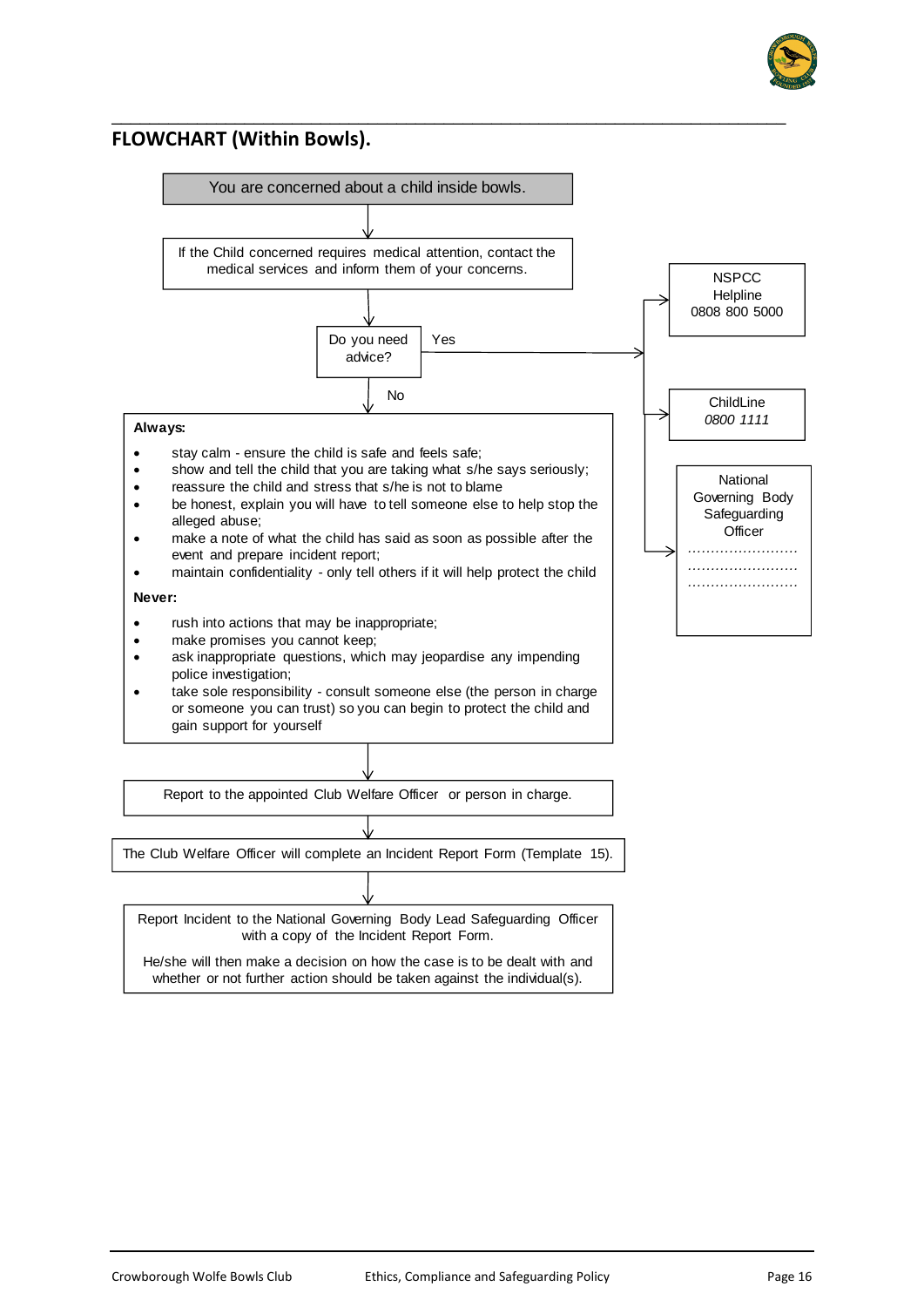

## **Reporting and Managing concerns outside of Bowls**

There may be occasions when a concern is raised regarding poor practice or alleged abuse outside of bowls.

\_\_\_\_\_\_\_\_\_\_\_\_\_\_\_\_\_\_\_\_\_\_\_\_\_\_\_\_\_\_\_\_\_\_\_\_\_\_\_\_\_\_\_\_\_\_\_\_\_\_\_\_\_\_\_\_\_\_\_\_\_\_\_\_\_\_\_\_\_\_\_\_\_

The process would be as follows:

- If there are immediate concerns, refer to statutory authorities and inform the CWBC CSO or County Safeguarding Officer or National Governing Body Safeguarding Officer (as appropriate).
- The CWBC CSO would report the concern to the County Safeguarding Officer or NGB Safeguarding Officer (as appropriate)
- The County Safeguarding Officer or NGB Safeguarding Officer (as appropriate) would report to the statutory authorities – CSC/ police if appropriate.
- The County Safeguarding Officer or NGB Safeguarding Officer (as appropriate) would advise on further action required at club level including support for the child and person making the referral.

#### **Working in a school**:

- Inform the designated teacher who will follow the school's child protection procedures and contact the statutory services – CSC/police as appropriate.
- Inform the NGB Safeguarding Officer for consideration of the implications within bowls.

#### **Working on a local authority programme:**

- Inform the Sports Development Officer or nominated person who will follow the local authority child protection procedures.
- Inform the NGB Safeguarding Officer for consideration of the implications within bowls.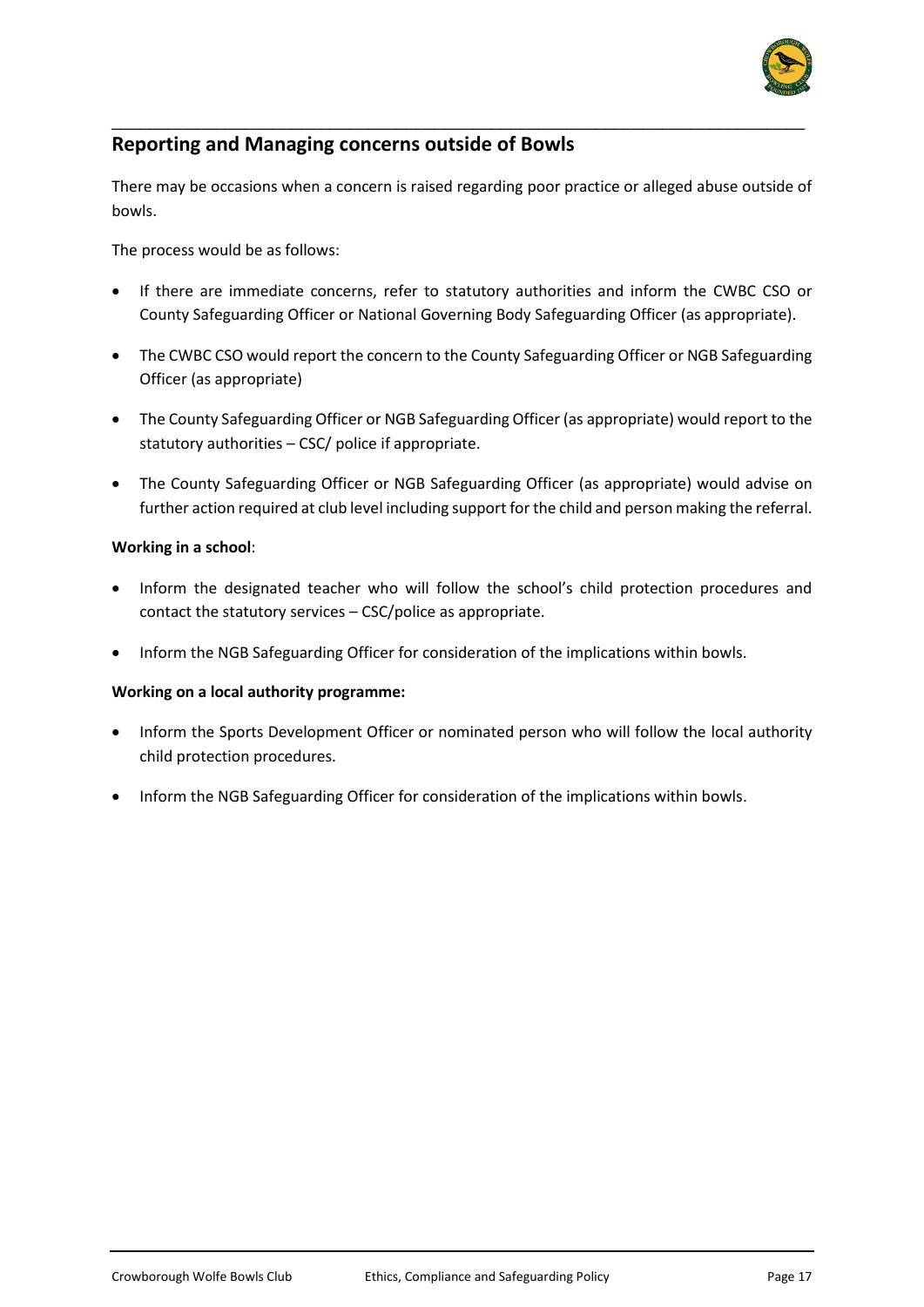

# **FLOWCHART (outside Bowls)**

What to do if you are worried that a child is being abused outside the bowls environment (the concern is identified through the child's involvement in bowls).

\_\_\_\_\_\_\_\_\_\_\_\_\_\_\_\_\_\_\_\_\_\_\_\_\_\_\_\_\_\_\_\_\_\_\_\_\_\_\_\_\_\_\_\_\_\_\_\_\_\_\_\_\_\_\_\_\_\_\_\_\_\_\_\_\_\_\_\_\_\_\_

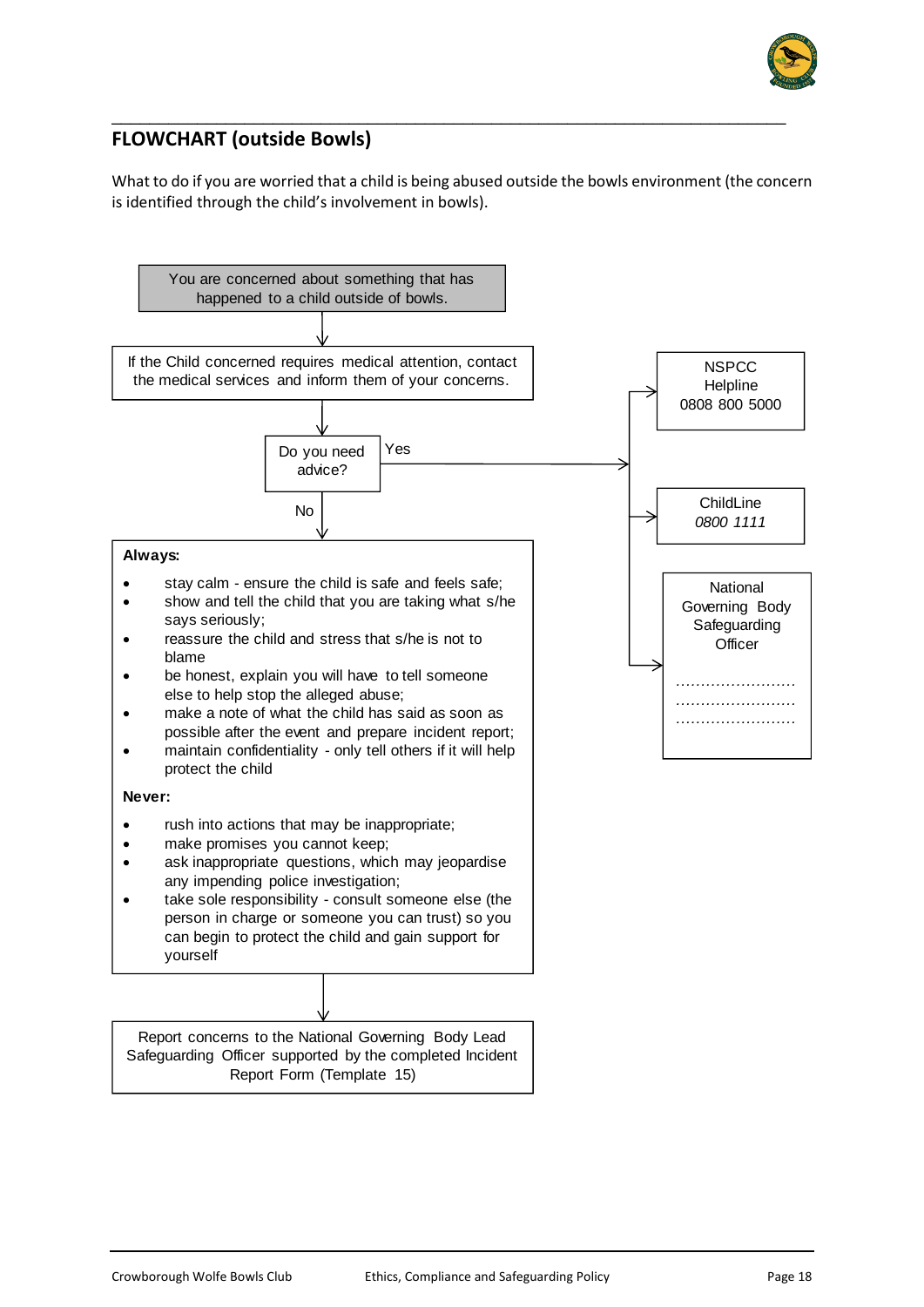

# **FLOWCHART – A Parent/Carer's concerns regarding a Child**



\_\_\_\_\_\_\_\_\_\_\_\_\_\_\_\_\_\_\_\_\_\_\_\_\_\_\_\_\_\_\_\_\_\_\_\_\_\_\_\_\_\_\_\_\_\_\_\_\_\_\_\_\_\_\_\_\_\_\_\_\_\_\_\_\_\_\_\_\_\_\_\_\_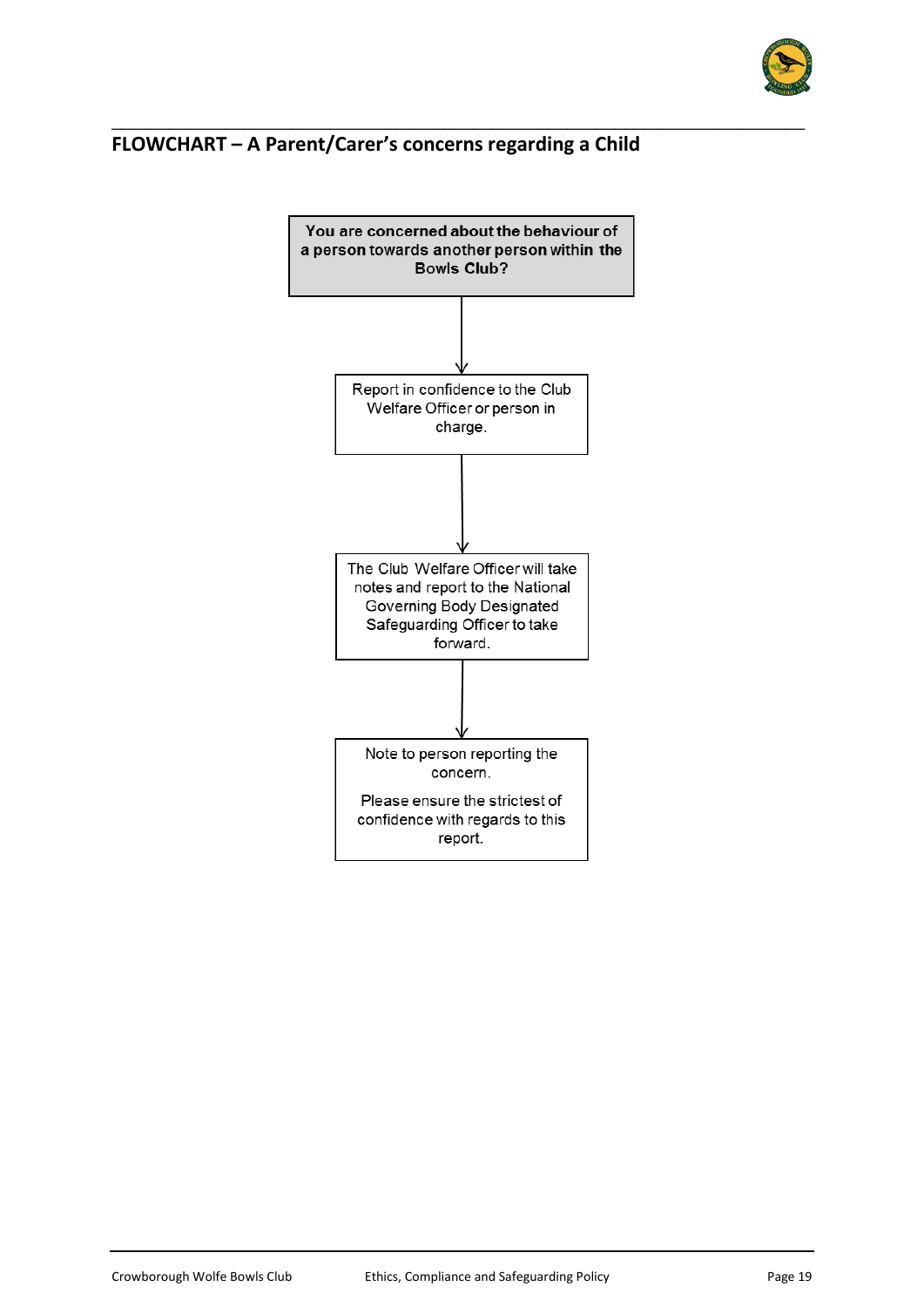

#### **Flowchart dealing with the behaviour of a Club member**

\_\_\_\_\_\_\_\_\_\_\_\_\_\_\_\_\_\_\_\_\_\_\_\_\_\_\_\_\_\_\_\_\_\_\_\_\_\_\_\_\_\_\_\_\_\_\_\_\_\_\_\_\_\_\_\_\_\_\_\_\_\_\_\_\_\_\_\_\_\_\_

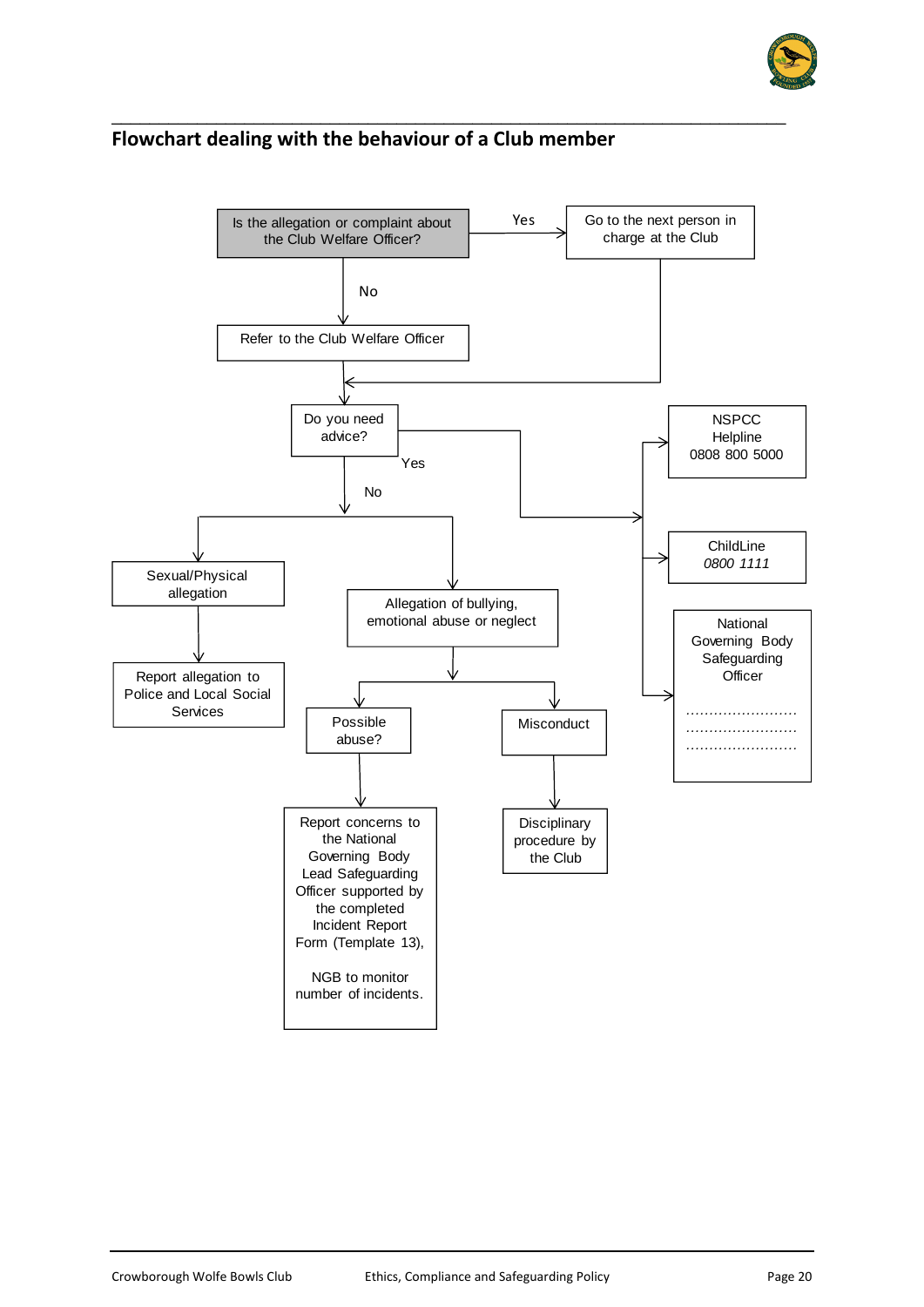

# **Safeguarding Adults Flowchart**

#### **Dealing with Concerns, Suspicions or Disclosure**



\_\_\_\_\_\_\_\_\_\_\_\_\_\_\_\_\_\_\_\_\_\_\_\_\_\_\_\_\_\_\_\_\_\_\_\_\_\_\_\_\_\_\_\_\_\_\_\_\_\_\_\_\_\_\_\_\_\_\_\_\_\_\_\_\_\_\_\_\_\_\_\_\_

Remember to involve the adult at risk throughout the process wherever possible and gain consent for any referrals to social care if the person has capacity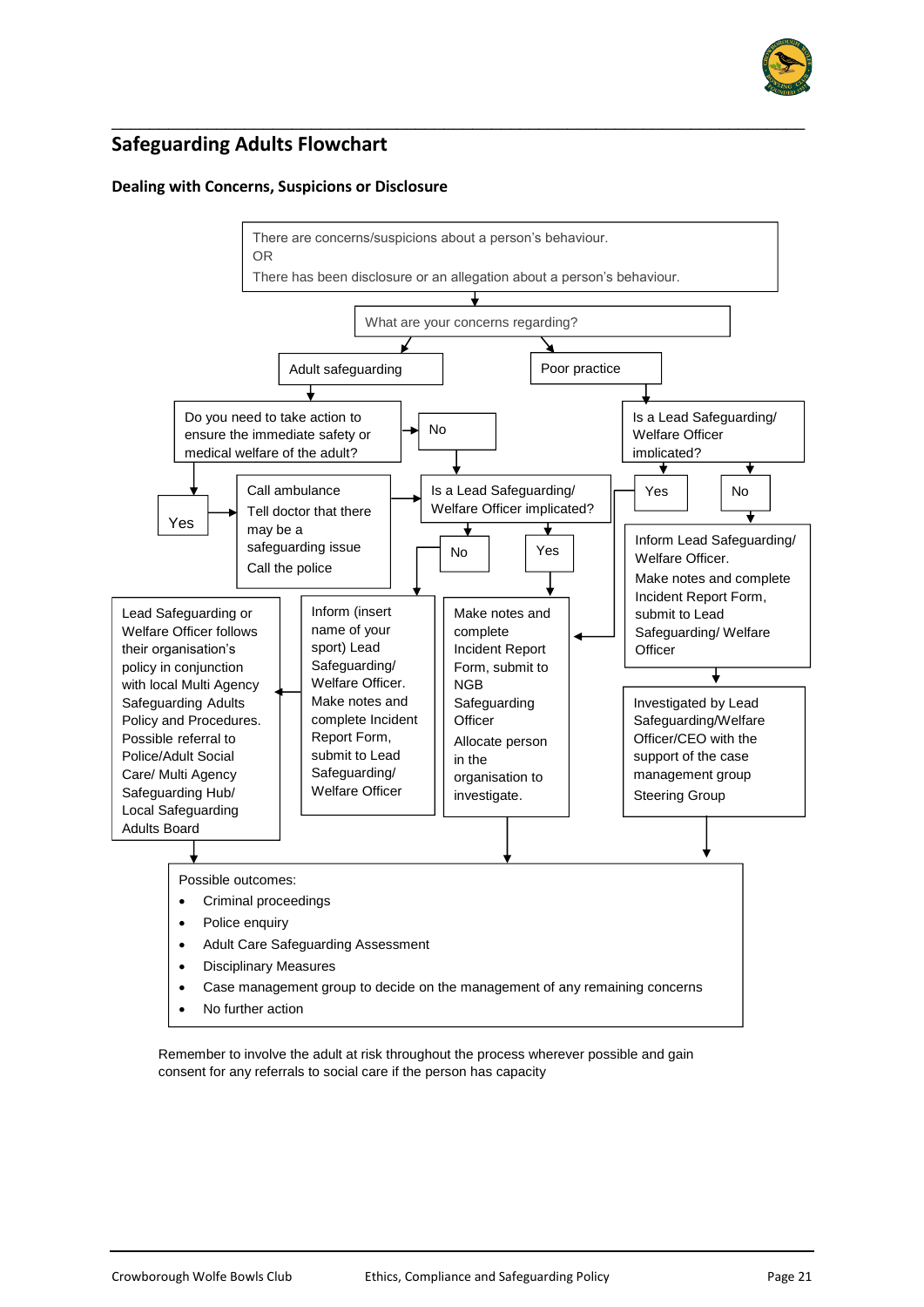

## **Allegations of Previous Abuse**

An adult who was abused as a child by a person who is still working with children, may make allegations of abuse, sometime after the incident. Where such an allegation is made, you should follow the same procedures.

\_\_\_\_\_\_\_\_\_\_\_\_\_\_\_\_\_\_\_\_\_\_\_\_\_\_\_\_\_\_\_\_\_\_\_\_\_\_\_\_\_\_\_\_\_\_\_\_\_\_\_\_\_\_\_\_\_\_\_\_\_\_\_\_\_\_\_\_\_\_\_

This is because other children either within the sport or outside it may be at risk from this person.

It is important to remember that anyone who has had a previous criminal conviction for offences related to abuse is legally prohibited from working with children.

## **Codes of Conduct**

The Bowls Development Alliance have developed codes of conduct that it is recommended that all participants within bowls sign up to. These are available in the "Guidelines" document.

The Child Protection in Sport Unit developed specific guidance around physical contact and young people in sport. These are available on the CPSU website – [www.thecpsu.org.uk](http://www.thecpsu.org.uk/) and outline a number of principles that should be followed when the activity involves physical contact.

Physical contact during sport should always be intended to meet the child's needs, NOT the adult's. Any person should only use physical contact if their aim is to:

- develop sports skills or techniques.
- treat an injury.
- prevent an injury or accident from occurring.
- meet the requirements of the sport.

The person should seek to explain to the child the nature and reason for the physical contact reinforcing the teaching or coaching skill. Unless the situation is an emergency, the person should ask the child for permission.

Any form of physical punishment of children is unlawful, as is any form of physical response to misbehaviour unless it is by way of restraint. It is particularly important that persons understand this, both to protect the child, their own position as well as the overall reputation of the sport.

There may be occasions where a distressed child needs comfort and reassurance, which may include physical comforting, such as a caring parent would give. Physical contact may also be required to prevent an accident or injury and this would be wholly appropriate. A child or coach may also want to mark a success or achievement with a hug or other gesture. A person should use their discretion in such cases to ensure that what is (and what is seen by others present) normal and natural does not become unnecessary and unjustified contact, particularly with the same child over a period of time.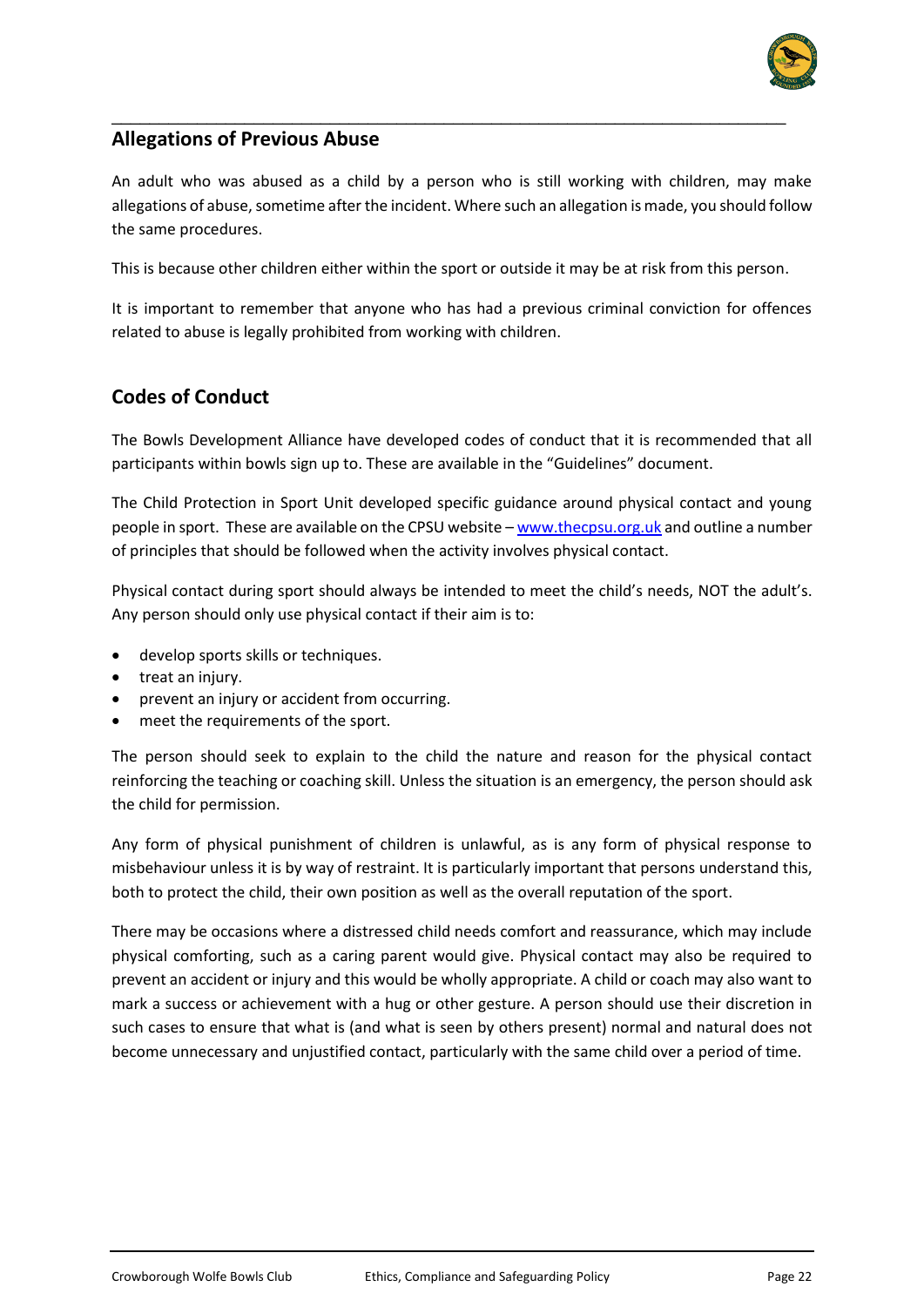

# **Whistle-Blowing**

The NGB's are committed to creating and maintaining the safest possible environment for young people (U18) and adults at risk to participate in bowls and recognise their responsibility to promote a safe environment for any concerns to be reported without fear of reprisal.

\_\_\_\_\_\_\_\_\_\_\_\_\_\_\_\_\_\_\_\_\_\_\_\_\_\_\_\_\_\_\_\_\_\_\_\_\_\_\_\_\_\_\_\_\_\_\_\_\_\_\_\_\_\_\_\_\_\_\_\_\_\_\_\_\_\_\_\_\_\_\_\_\_

Whistle-Blowing is an early warning system. It is about revealing and raising concerns over misconduct or malpractice within an organisation or within an independent structure associated with it.

**The Public Interest Disclosure Act 1998** protects those who raise legitimate concerns about specified matters. It makes provision about the kinds of disclosure that may be protected and the circumstances in which disclosures are protected. This policy is therefore intended to comply with the Act by encouraging everyone in bowls to make disclosures about fraud, misconduct or wrongdoing in the sport of bowls and anyone within it, without fear of reprisal, so that problems can be identified, dealt with and resolved quickly.

See Guideline 3 Whistle-Blowing Policy.

# **Disciplinary Procedures**

Each Club/County Association is encouraged to follow the relevant disciplinary procedures.

# **Investigating Complaints**

Where there is a complaint of abuse, there may be three types of investigation, each of which may have some level of NGB involvement:

- Disciplinary or misconduct the NGB will be involved, informed by statutory services where applicable.
- Criminal the Police are involved.
- Child protection CSC are involved (possibly involving the Police).

If after consideration and investigation by the CSC or the Police, the incident is deemed to be poor practice, bullying or harassment, the Bowls Club, County or National Governing Body are empowered to deal with this as misconduct, and each organisation is recommended to adopt and apply the NGB Disciplinary Policy and Procedures.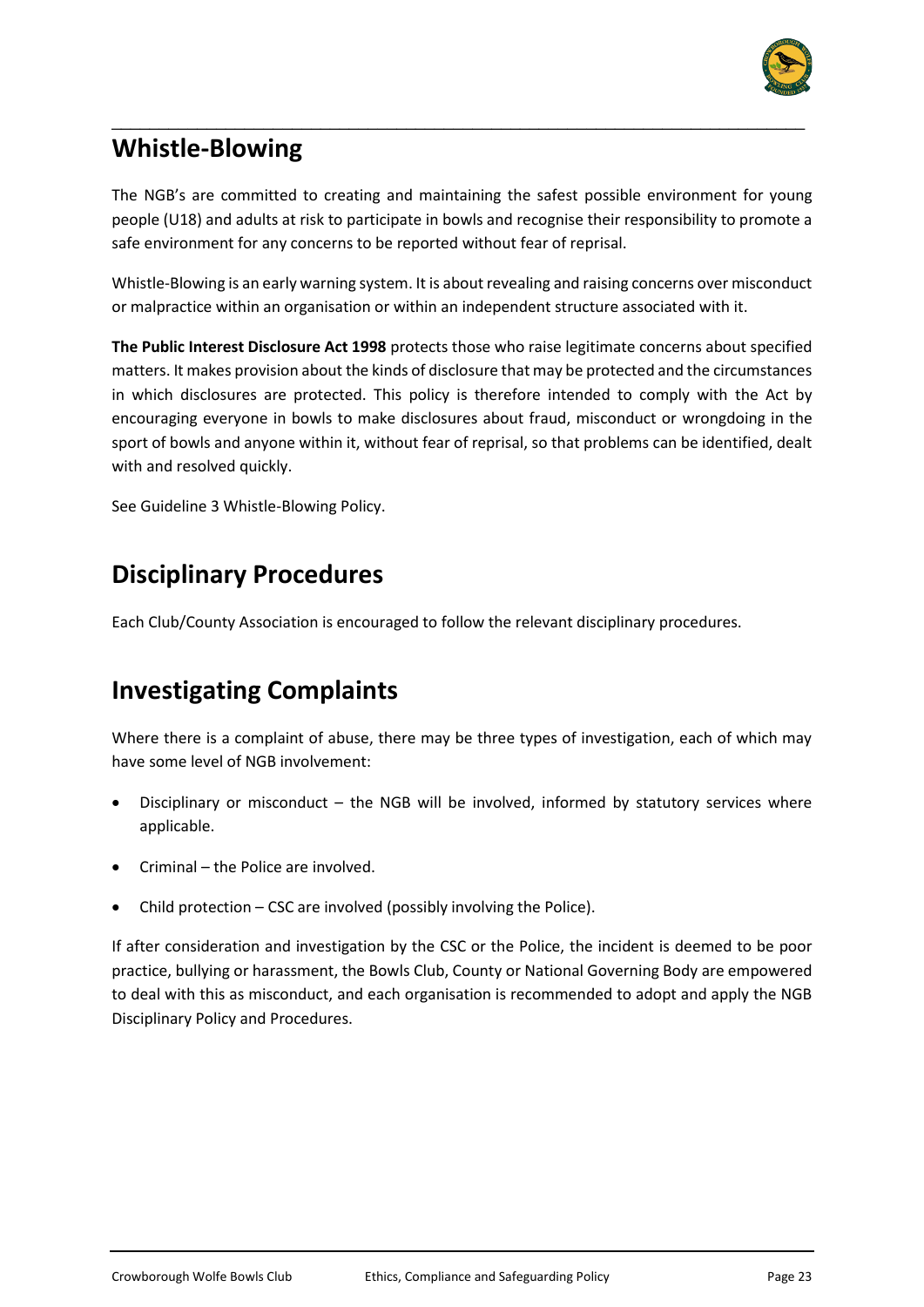

# **Records and Information**

Information passed to the CSC or the Police must be as helpful as possible - hence the necessity for making a detailed record at the time of the disclosure or concern will help you to ensure that all relevant details can be reported.

\_\_\_\_\_\_\_\_\_\_\_\_\_\_\_\_\_\_\_\_\_\_\_\_\_\_\_\_\_\_\_\_\_\_\_\_\_\_\_\_\_\_\_\_\_\_\_\_\_\_\_\_\_\_\_\_\_\_\_\_\_\_\_\_\_\_\_\_\_\_\_

Reporting the matter to the Police or CSC should not be delayed by attempts to obtain more information.

- Wherever possible, referrals telephoned to CSC must be confirmed in writing within 24 hours.
- A record must also be made of the name and designation of the CSC officer or Police Officer to whom the concerns were passed, together with the time and date of the call, in case any followup is needed. Use the template form provided in Template 15.
- A copy of this information should be sent to the NGB Safeguarding Officer.

If advice is required on any aspect of the contents of these Guidelines, your NGB Safeguarding Officer should be available for advice, and useful contact details are as follows.

#### Additional Information

- NPSCC 24 hour freephone helpline 0808 800 5000; Websit[e www.nspcc.org.uk](http://www.nspcc.org.uk/)
- Child Protection in Sport Unit advice around safeguarding developments[, www.thecpsu.org.uk;](http://www.thecpsu.org.uk/) [cpsu@nspcc.org.uk;](mailto:cpsu@nspcc.org.uk) 0116 234 7278

You can access any of the information through your NGB website

BCGBA – [www.bcgba.org.uk](http://www.bcgba.org.uk/) BE – [www.bowlsengland.com](http://www.bowlsengland.com/) Bowls Development Alliance – [www.safeguardingbowls.org](http://www.safeguardingbowls.org/) EBF – [www.edbowls.co.uk](http://www.edbowls.co.uk/) EIBA – [www.eiba.co.uk](http://www.eiba.co.uk/) ESMBA – [www.esmba.co.uk](http://www.esmba.co.uk/)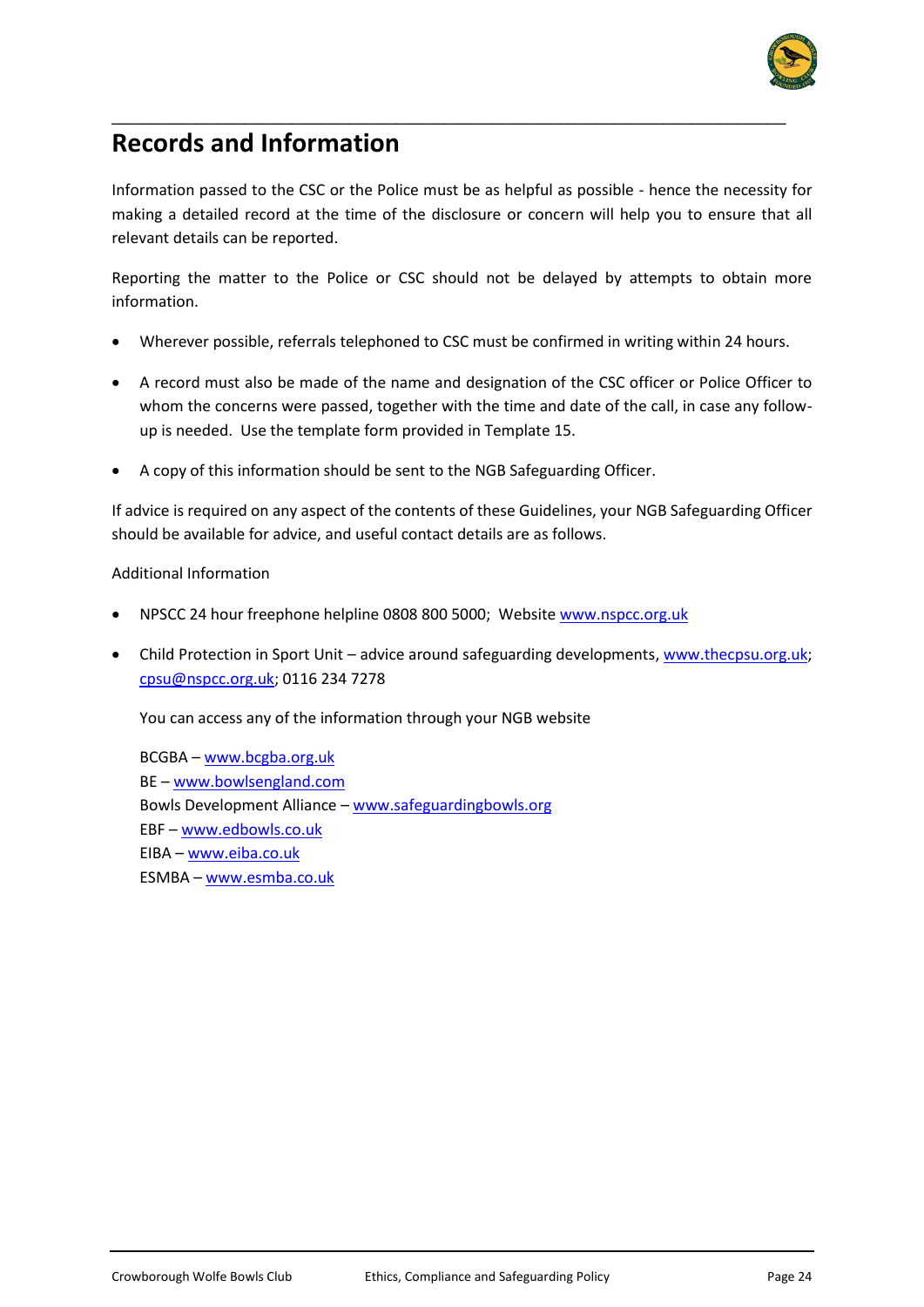

# **Rules for information sharing**

Remember that the Data Protection Act is not a barrier to sharing information but provides a framework to ensure that personal information about living persons is shared appropriately.

\_\_\_\_\_\_\_\_\_\_\_\_\_\_\_\_\_\_\_\_\_\_\_\_\_\_\_\_\_\_\_\_\_\_\_\_\_\_\_\_\_\_\_\_\_\_\_\_\_\_\_\_\_\_\_\_\_\_\_\_\_\_\_\_\_\_\_\_\_\_\_\_\_

Be open and honest with the person (and/or their family where appropriate) from the outset about why, what, how and with whom information will, or could be shared, and seek their agreement, unless it is unsafe or inappropriate to do so.

Seek advice if you are in any doubt, without disclosing the identity of the person where possible.

Share with consent where appropriate and, where possible, respect the wishes of those who do not consent to share confidential information. You may still share information without consent if, in your judgement, that lack of consent can be overridden in the public interest. You will need to base your judgement on the facts of the case.

Consider safety and well-being: Base your information sharing decisions on considerations of the safety and well-being of the person and others who may be affected by their actions.

Necessary, proportionate, relevant, accurate, timely and secure: Ensure that the information you share is necessary for the purpose for which you are sharing it, is shared only with those people who need to have it, is accurate and up-to-date, is shared in a timely fashion, and is shared securely.

Keep a record of your decision and the reasons for it – whether it is to share information or not. If you decide to share, then record what you have shared, with whom and for what purpose.

For more information or to discuss specific queries about information sharing, contact your NGB Safeguarding Officer.